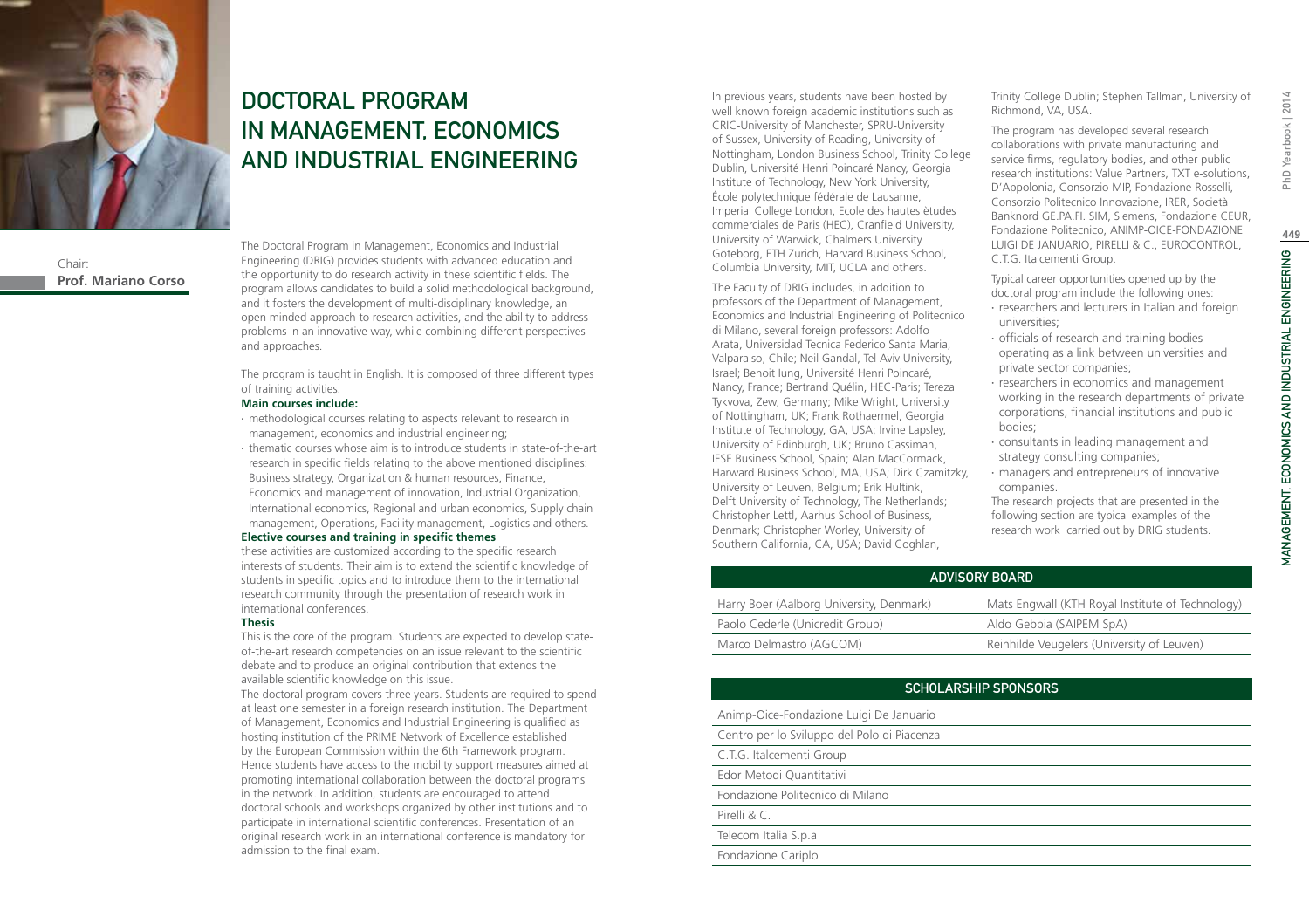# Managing Social Innovation: The Shaping of Information and Communication Technology in Dynamic Environments

#### **Sandro Battisti -** Supervisor: **Prof. Fausto Giunchiglia**

The main original contribution of this doctoral dissertation is a model for the management of the social innovation in dynamic environments. This model is theoretically classified under the fields of open innovation, product innovation and service innovation, aimed at contributing towards the emerging field of social innovation. Furthermore, this model was built based on empirical evidences about social innovation enabled by information and communication technology, using multiplecase studies and clinical inquiry research. Moreover, the empirical study was based on the analysis of thirteen highly innovative projects in Brazil and Italy. These projects have been thoroughly analysed in the context of dynamic environments, which are special geographical locations that presented high variability in terms of the four main characteristics: *velocity*, the rate at which new opportunities emerge; *complexity*, the number of features of an opportunity that must be correctly executed to capture an opportunity; *ambiguity*, the lack of clarity such that it is difficult to interpret opportunities; and, *unpredictability*, the amount of turbulence in the flow of opportunities such that there is less consistent pattern. The main motivation behind

exploring this phenomenon is due to the fact that publicprivate partnerships have faced organisational challenges when they used the current innovation management models to develop social innovation to cope with social problems within dynamic environments. There are two main reasons for these challenges. First, the lack of consideration and attention paid to organisational ambidexterity that could support companies during the entire social innovation process. And second, is the local governments' predicament when faced with the ever increasing number of social problems, which becomes even worse during economic crisis. From the analysis of literature gaps in the context of dynamic environments, the research questions for the doctoral research emerges: i. How can public-private partnerships develop social innovation, enabled by ICT and supported by relevant social groups, in order to cope with latent social needs of citizens whilst increasing the competitive research assesses the traditional advantage of companies in dynamic environments? ii. How can public-private partnerships organise the innovation process at the internal, open and social levels, in order to foster ambidexterity and support the development of social innovation in turbulent environments?

iii. How can public-private partnerships provide social and business value, in order to support small-medium enterprises to achieve services' early adoption and guarantee the temporary advantage in dynamic environments? The development of social innovation through publicprivate partnerships proved to be the most appropriate way to cope with social problems and with the exploration of new business opportunities. Furthermore, organisational ambidexterity supports companies in the management of social innovation within dynamic environments. Under conditions of environmental turbulence, the traditional models developed to deal with service innovation fail when applied to the achievement of social and economic goals. Environmental turbulence affects the social innovation process, because of rapid lifecycle changes in the availability of technology as well as the market needs. Moreover, this innovation management models presented in the literature, which have been well applied to cope with open service innovation. These models are focused more on the economic side of the innovation, addressing the reduction of risks for companies and the competitive advantage

within dynamic environments. However, these models seem unsuitable to cope with social innovation, more so with social innovation in dynamic environments. Thus, this research suggests that traditional service innovation models must be reinterpreted in order to cope in turbulent environments, with social problems as well as economic needs. From this perspective emerges the original contribution of this research, the model for managing social innovation. At the macro-level process of social innovation, the model is based on three different levels: internal, open and social. This model supports public-private partnerships for assessment of turbulence and ambidexterity during the innovation process. At the micro-their specific needs. Moreover, level process, the model presents nine propositions for further an in-depth framework in order to develop an understanding of the relationship between organisational innovation and user innovation. From this perspective, the overall contributions of this PhD thesis towards the innovation management field are divided into theoretical and practical parts, summarised as follows: **i. Theoretical contributions:**  The overall model for managing social innovation in dynamic environments is presented. It is based on innovations enabled by ICT, jointly constructed and shaped with user involvement in order to achieve social needs and cope with business opportunities. The model has been structured in three macrolevels of innovation process (i.e. internal, open and social). More specifically, the overarching model expands the research on innovation intermediaries by presenting a micro-level

process analysis. Furthermore, the research establishes two definitions for special types of innovation enabled by ICT. Thus, social innovation of high impact (SIHI) is a service solution for coping with social problems of the whole society and is also a process that is supported by organisational ambidexterity and developed at internal, open and social levels. And, social innovation in living labs (SILL) is an organisational form, which is managed by public-private partnership; it is aimed at fostering continuous interaction with citizens through the shaping of technology, in order to enable the citizens to use services that satisfy with research have been suggested in this research. These theoretical findings have been based on empirical data collected from more than five years of research, which serves as a solid ground. rooted in the integration of the five individual sub-models proposed in each of the five chapters of this thesis. **ii. Practical implications:** The research develops a social innovation impact matrix, which is useful to public-private partnerships in the selection of the kind of innovations that could be explored thorough the lens of the management of social innovations. In addition, the impact matrix suggests five drivers for building the

social innovation process: asses the level of turbulence and ambidexterity; organise process in three levels (i.e. internal, open and social); build organisational ambidexterity on top of these three levels;

create specific channels to the civil society participation; support SMEs under conditions of high environmental turbulence. Moreover, from the empirical point of view, the model supports public-private partnership to better organise ambidextrous teams and to support SMEs in designing social innovations and finally the model enables the inclusion of civil society into the innovation process. Finally, the exploration of social innovation in living labs can impact society as a whole, once this kind of innovation intermediaries support companies in the co-creation of social innovation. Living labs can guarantee continuous engagement of social relevant groups with the innovation process and also after the lunching of the innovation into the target markets. Thus, SILL can be a powerful organisational form that supports the fulfilment of economic and social needs of the stakeholders.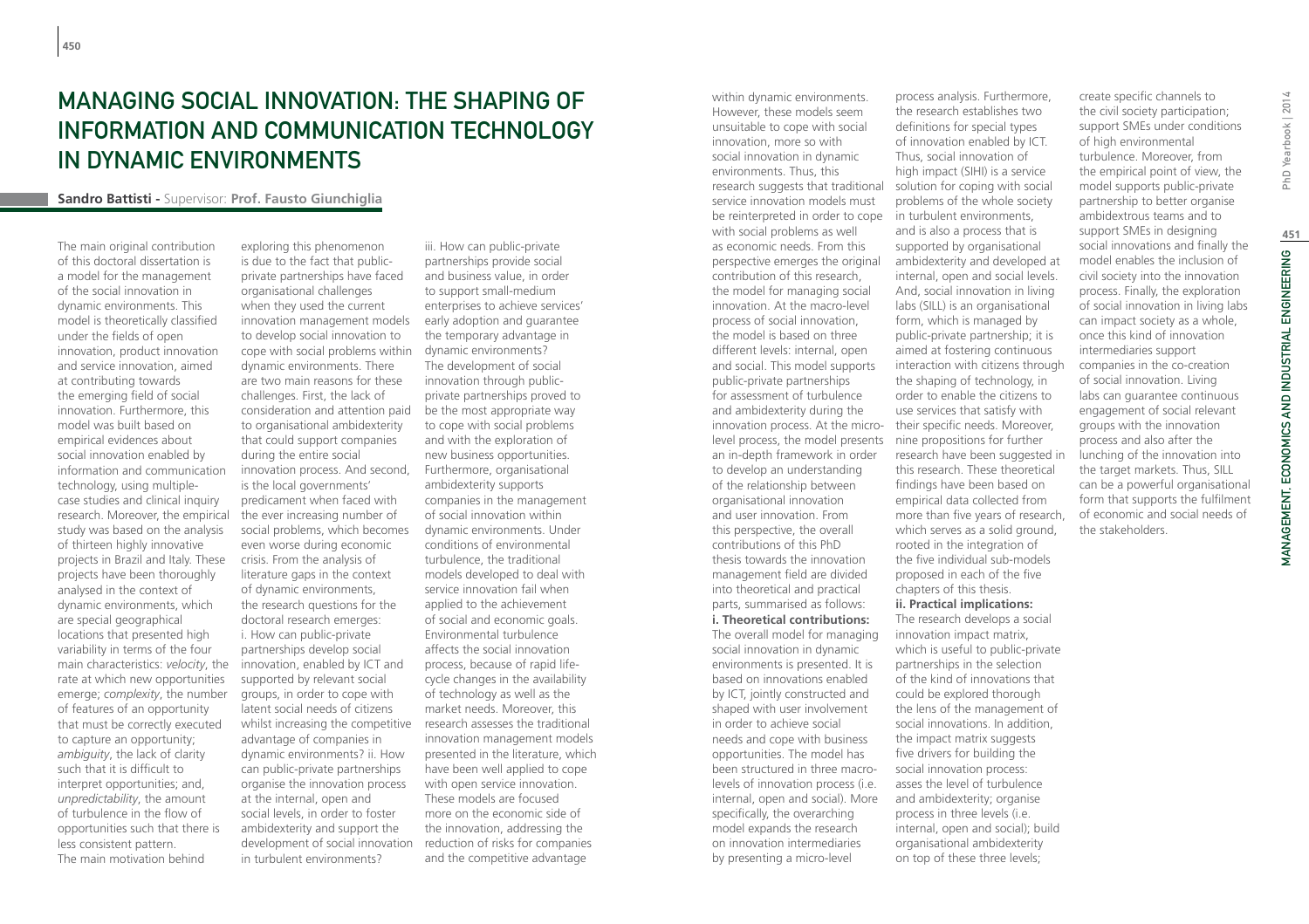## SET BASED CONCURRENT ENGINEERING (SBCE): A learning method to increase awareness level in industry & A methodology to identify and prioritize areas at a product level

### **Endris Kerga -** Supervisor: **Prof. Marco Taisch**

The concept of set based thinking is originally proposed by researches from MIT (Massachusetts Institute of Technology) and UM (University of Michigan) in the 90's. Allen Ward pioneered the conception of this revolutionary idea during his Ph.D. research. Then, he and his colleagues were looking for industrial evidence that can exhibit the set based approach to product design and development process. They stumbled with Toyota's product development (PD), which in many ways resembles what they latter called SBCE (Set-Based Concurrent Engineering). Sobek, et al. (1999) summarized the definition of SBCE as engineers and product designers "reasoning, developing, and communicating about sets of solutions in parallel and relatively independent". Moreover, through observations of Toyota's PD, they devised three principles of SBCE, *principles of exploration, set based*  is not well understood and *communication, and convergence*. practiced by many designers Regardless of its origin, SBCE is much more sensible approach to PD than most industries are practicing, especially at early phases of design. Design and development is a unique process, where products and knowledge are created, discussed and realized. However, in the current industrial context, many companies are suffering due to poor PD performances. Lack of innovation, project delays,

cost overruns, poor qualities, knowledge wastes, and poor learning capabilities are among the challenges that industries are facing at the moment. SBCE, if integrated well, could significantly contribute to alleviate these challenges. It contributes to revolutionize companies to be true learning organizations. Through its principles, SBCE will guide designers and managers to orient themselves for the creation of high value products and strive to create usable knowledge in PD.

There is growing interests across industries to apply SBCE to improve their development performances. However, SBCE has not been well diffused as a PD practice in industries. The problems can be observed by looking at two gaps. The first one is related to the awareness level of SBCE by practitioners. In this thesis, I found that SBCE and managers. Therefore, there is need for a method to introduce and to increase the awareness level of SBCE in industries. The second reason for the low diffusion is related to the extensive nature of SBCE to apply it for a product. To conduct a SBCE process for a product, designers should go through extensive phases (exploration of alternative sets, communication of alternative sets, test of

alternative sets and converge to optimal sets). Doing all these requires considerable time, investment and capabilities. In particular, for some industries (e.g. medium sized companies and SMEs) the challenges will be aggravated due to limited resources and capabilities available to conduct SBCE. The original principles of SBCE are derived from big automakers (especially Toyota) which are in different business context than several other industries. At the present, in literature there is a lack of systematic methods for introducing and guiding practitioners where in a product system to apply SBCE. The gaps should be addressed for helping companies (medium sized companies and SMEs) to benefit from SBCE principles. The main intent of this thesis is therefore to propose systematic methods to alleviate the aforementioned gaps existed in practice.

The first contribution of the thesis is related to the low awareness level by practitioners about SBCE. In this work, a learning method - called SBCE serious game - is designed and proposed to increase the awareness level of SBCE in industries. Gaming is very effective to introduce this novel model (SBCE) to practitioners. The game has been played by many designers and managers.

The game has been effective to increase their understanding level of SBCE principles.

The second contribution is related to the extensive nature of SBCE to apply it for a product. is proposed to guide designers In this thesis a methodology (SBCE IR) is proposed. The purpose of this methodology is to guide designers to identify and prioritize areas (subsystems, components or design factors) that have to be the target for SBCE implementation. The SBCE IR methodology argues that designers should make rational choices to start SBCE implementation projects. Moreover, SBCE demands a rational and careful investigation a priori to identify where SBCE should be applied and use it to benefit customers with better product and increase value to the company. Otherwise, random efforts made on SBCE might be wasted without achieving the desired value. The SBCE IR methodology advocates that SBCE should be made in incremental manner rather than at full product level. The SBCE IR methodology is tested and validated in a real company (Carel Industries) on a real product, an Adiabatic Humidification System (AHS) designed by Carel Industries (www.carel.com).

called SBCE Innovation Roadmap begin SBCE implementation at In sum, in this thesis a SBCE serious game is developed to increase the awareness level of SBCE in industries. It is validated in a selected case company. Then, the SBCE IR methodology to identify and prioritize areas to product level. This methodology is validated in the same case company. SBCE serious game and SBCE IR are the main contributions this thesis offers to industries and make methodological contributions to SBCE's body of knowledge.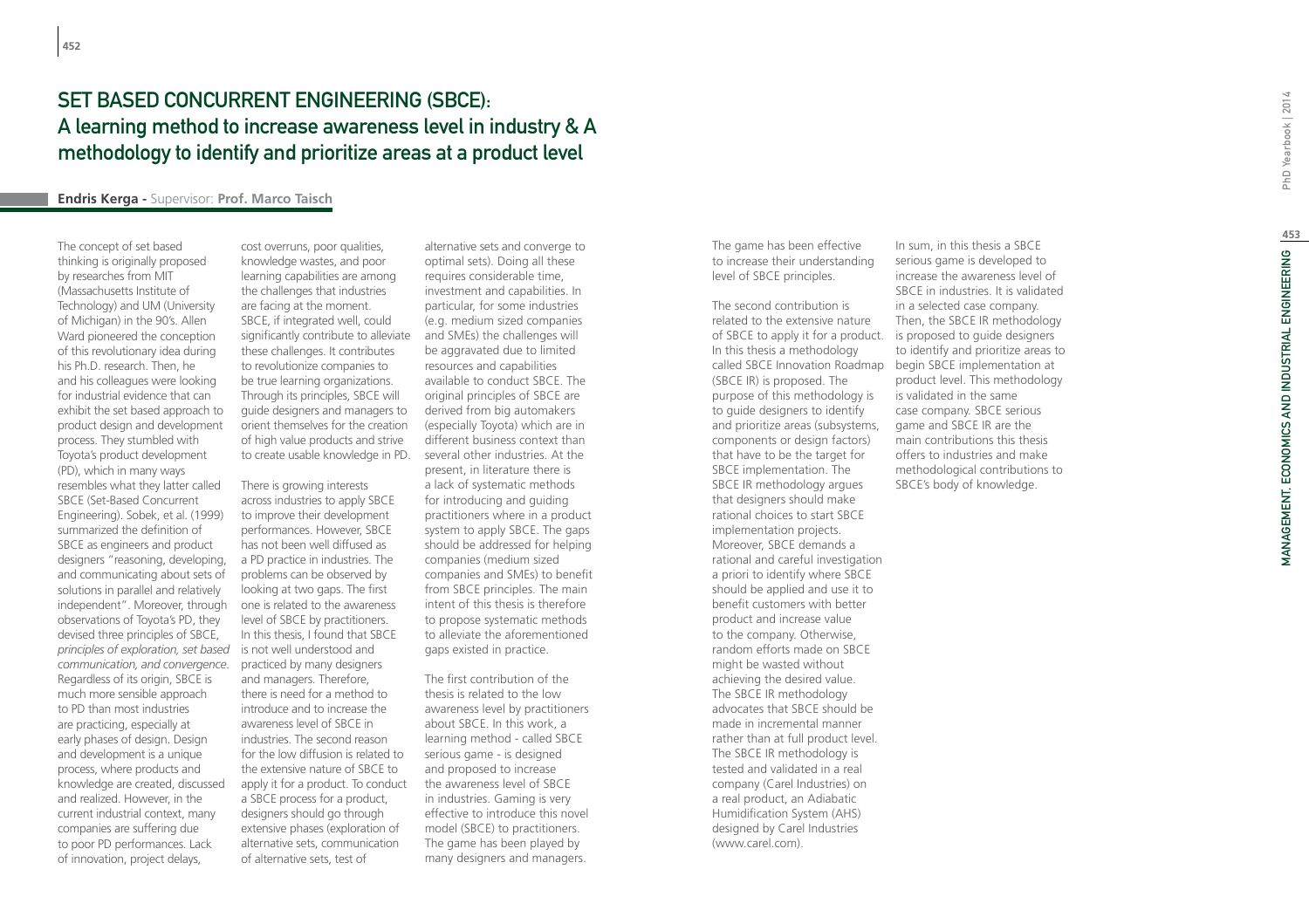# Rethinking Finance: Responsible Investment in the European Asset Management **INDUSTRY**

### **Daniela Laurel -** Supervisor: **Marco Giorgino**

This dissertation explores the notion of **Rethinking Finance**, in the form of questioning previously established beliefs and models. In particular, it examines the current evolution of the European Asset Management industry as increasing institutional pressures push organizations to change their business models and integrate sustainability into their traditional investment practices. This is manifested in the phenomenon of Responsible Investment (RI) – any type of consideration of Environmental, Social, Governance and Controversial Business Involvement issues within the investment process.

The objective of this dissertation is two-fold: first, to examine the mechanisms underlying institutional change within the context of field-level institutional complexity and within a situation of *transition*, wherein organizations are embedded in a dominant logic while subject to pressures from a new, conflicting logic that does not bring with it theorized definitions or models of success and second, to provide an illustration of whether and how this rethinking is manifested within financial markets.

This dissertation is composed of three standalone papers.

**Chapter 2. Institutional Complexity in a Transition Field: Responsible Investment in the European Asset Management Industry** asks the question, *how do organizations experience and respond to institutional complexity in a transition field?* Employing a qualitative, abductive, exploratory approach, my co-authors and I perused interviews (25 in total) with significant decision makers in the European asset management industry as our main source of data. We then triangulated this with archival data and participant observation in order to provide a contextual analysis of change.

We find that in a situation of transition, organizations make sense of institutional complexity through *logic assimilation*, which would provide informational has two core mechanisms, *logic theorization and logicarchetype elaboration*. *Logic theorization* is the usage of an incumbent logic to frame and translate the untheorized logic in order to make it compatible with the incumbent logic. Unlike previous accounts that highlight that theorization must be successful prior to diffusion, we posit that theorization and diffusion occur simultaneously. Through logic theorization, asset managers were able to form new theoretical

conceptions of sustainability that was acceptable to themselves as players embedded in the financial logic. They did this by 'translating' the sustainability language into a financial language more understandable to asset managers, simultaneously using models and tools to assist them in theorizing. *Logicarchetype elaboration*, on the other hand, is the redefinition of the incumbent logic and consequently, its archetypes, based on the characteristics of the incoming untheorized logic. Asset managers began to rethink the financial logic by examining the drivers of performance and risk given the characteristics of the sustainability logic. Asset managers began to create and subscribe to the belief that examining non-financial issues benefits that would enable them to make better predictions for the future. They also began to believe that that it was imperative to engage in the practice because of the strong demand from and the 'stickiness' of RI clients. We find that these two mechanisms are recursive and underlie institutionalization. This chapter also highlights the existence of an enabling organization, in this case, the Principles for Responsible Investment (PRI), as a facilitator of logic

assimilation, which provided definitions, coordinated action, and legitimacy in this process. The PRI created ways for asset managers to take financial models and concepts and use these to frame sustainability, providing the latter with the possibility to be defined by the same language.

Chapters 3 and 4 address the second research objective using a self-constructed dataset of European Socially Responsible Investment (SRI) mutual funds. Apart from their usual investment strategy, these funds use screening mechanisms, or the selection of investee firms based on pre-defined ESG and CBI criteria. The dataset uses a primary list of 529 SRI Mutual Funds domiciled in Europe as identified by the European Social Investment Forum (Eurosif). After adjustments from data availability and outliers, I reach a final unbalanced panel of 187 equity mutual funds for Chapter 3 and 88 equity mutual funds for Chapter 4. Historical financial data is provided by Morningstar and from public data sources, taking the time period April 2003 to March 2012. The dataset is the most complete European dataset to the best of my knowledge.

In **Chapter 3. Responsible Investments: the Assimilation**  markets by asking the question, **of Sustainability-related Sources of Risk**, I illustrate how logic assimilation is manifested within financial markets by theorizing and providing evidence that (1) sustainability information and (2) moral preferences of clients have a significant relationship with financial risk and fund

flow volatility, respectively, in substantive (highly committed) forms of RI. This chapter moves away from the SRI versus non-SRI performance debate and provides empirical evidence that the process of logic assimilation is manifested within financial capital markets, particularly in terms of the drivers of financial risk. Particularly: informational benefits lead to a decrease in idiosyncratic risk at a substantive level of RI and 'stickiness' from ethical considerations and normative legitimacy lead to lower levels of fund volatility at substantive levels of RI. The chapter highlights that traditional models of finance remain dominant yet new ideas related to sustainability are gradually penetrating and manifesting their presence and implies in practice that engaging in RI remains attractive because of its unique risk profile, mainly supporting a case for a deep level of commitment.

Finally, in **Chapter 4. Rethinking Finance: Sustainability Governance in Responsible Investment**, we focus on sustainability governance practices (sustainability disclosure, sustainability activism, and sustainability research). We illustrate how logic assimilation is manifested within financial *do sustainability governance practices have an effect on financial performance and fund attractiveness?* We find that disclosing SRI criteria is positively related to financial performance, illustrating that sustainability disclosure signals positive sustainability performance and such sustainability performance

is rewarded by capital markets. Further, we find that SRI clients are more likely to support a fund that displays a strong amount of commitment to sustainability, especially in terms of internalizing sustainability research. Finally, we find that despite a negative underlying performance impact of having high governance intensity, investors with an ethical concern remain willing to support a well-governed fund. We show in a first attempt that governance practices related to sustainability issues – often overlooked in the literatures – are value-relevant, highlighting the need to include such issues as part of the overall strategy of a fund.

This dissertation incorporates the notions of conflicting logics, institutional embeddedness, and logic assimilation within previous work in the Social Studies of Finance, harmonizing complementary views from Institutional theory. It further goes beyond previous ethnographic and descriptive work and illustrates how such a reconceptualization of previously well-established beliefs *perform* markets and become manifested in financial models, thus providing an important empirical linkage between the experience of institutional complexity and actual practice change in financial markets.

**455**

MANAGEMENT, ECONOMICS AND INDUSTRIAL ENGINEERING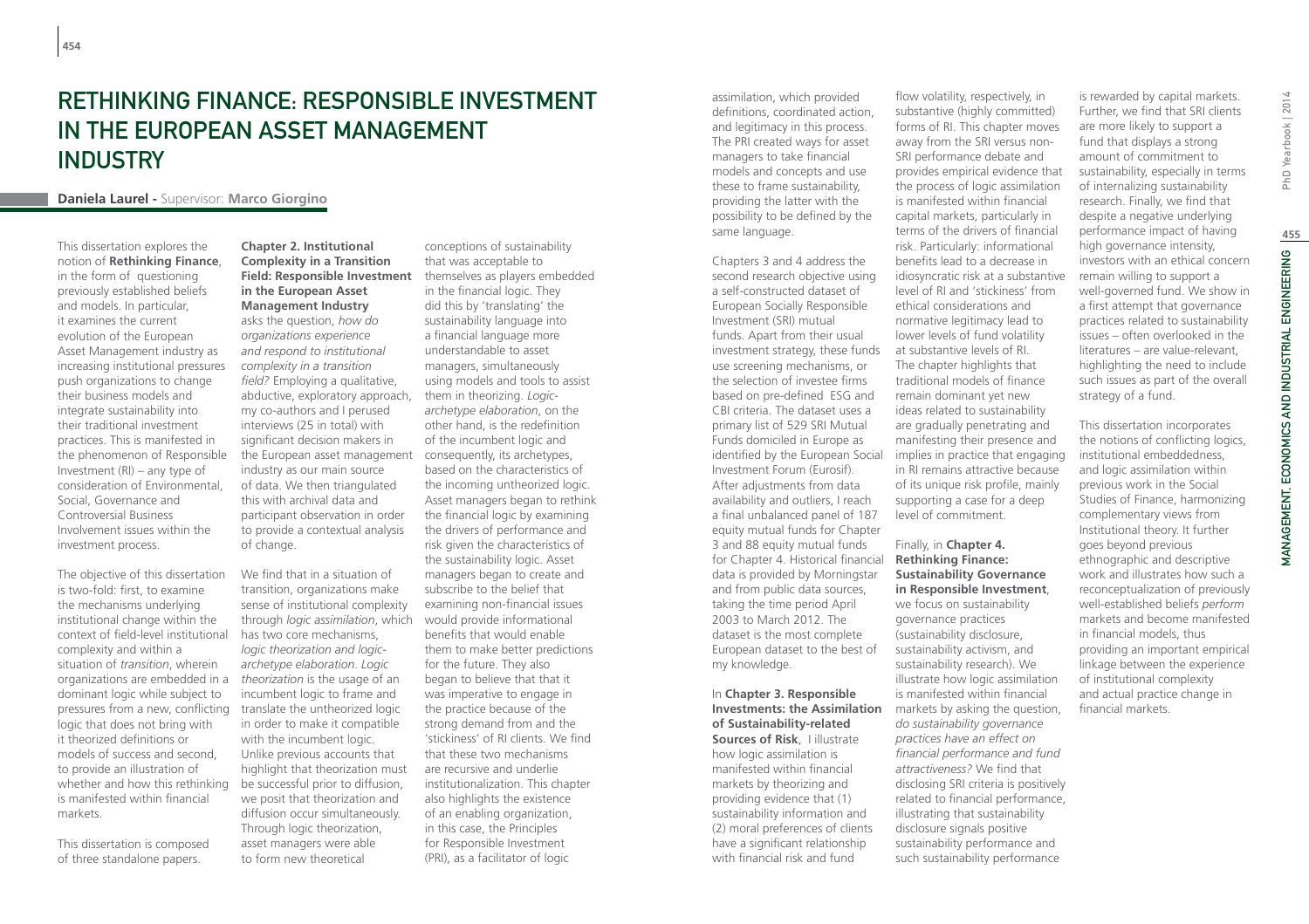### Enhancing the decision making process leading to the implementation of Occupational Safety and Health interventions in Small and Medium sized **ENTERPRISES**

**Donato Masi -** Supervisor: **Prof. Paolo Trucco**

The research project started with a description the decisionmaking process leading to the implementation of Occupational Safety and Health (OSH) interventions. In order to implement OSH interventions in the workplace, OSH practitioners have to manage three main steps of a complex decision-making process. First, OSH practitioners should decide whether to invest or not in safety interventions, or they should convince the management and other stakeholders to devote resources for the improvement of the OSH conditions of the enterprise. Second, OSH practitioners have to set the intervention policy. Third, OSH practitioners have to design the specific intervention. The state of the art related to the three steps of the decision-making process leading to the implementation of OSH interventions showed three main gaps. In order to trigger OSH interventions, OSH practitioners can rely on the regulation strategy or on the knowledge strategy. However, neither the regulation strategy nor the knowledge strategy seem to be enough to trigger OSH interventions and a third strategy could consist in critically combining the regulation strategy and the knowledge strategy. However, it is necessary to understand in which way the two strategies should be combined and it is necessary to clarify the possibility of demonstrating

the economic benefit of OSH interventions, which is a key argument of the knowledge strategy. As for setting the intervention policy, existing models do not allow for a comprehensive assessment of the safety performance of the company, thus limiting the possibility of setting an effective intervention policy. As for designing OSH interventions, it is necessary to modify the way of designing OSH interventions, taking into account the mechanisms and the contextual factors affecting the implementation of interventions. The main research question can be stated as follows:

*How is it possible to enhance OSH interventions in SMEs?* In the light of the gaps in the decision-making process, the main research question generated 6 sub-questions. Each chapter of the The research performed in the thesis answers to a specific subquestion. The 6 sub-questions and the conclusions are presented in the following.

*Research Question 1: How is it possible to demonstrate the economic benefit of OSH interventions in SMEs?* The research performed in the first part of paper 1 provides an overview of the techniques which can be used in order to demonstrate the economic benefit of OSH interventions in SMEs. The relevant features of currently

available evaluation approaches are described and the main difficulties are highlighted and discussed; emphasis is put on the needs and particular constraints of SMEs. Thanks to this overview, OSH practitioners that want to understand the economic benefit of OSH interventions or OSH practitioners that want to demonstrate the economic benefit of OSH interventions to the management can critically select the most appropriate technique. Summing up, the study structures and critically evaluates the existing knowledge, thus making this knowledge easily usable by OSH practitioners.

*Research Question 2: How is it possible to combine the regulation strategy and the knowledge strategy in the triggering of OSH interventions in SMEs?* second part of paper 1 suggests to shift from the traditional order of policymaking, in which the legal compliance is the first matter of concern (regulation strategy), towards more focus on the economic value of OSH (knowledge strategy). OSH practitioners should shift from putting emphasis on the need of being compliant with the regulation to putting emphasis on the economic value of OSH. If the monetary value, by itself, is positive, then policy-makers will have no trouble to go forward

and any additional qualitative like benefit will bring an welcomed extra motivation. In contrast, there are two ways that might help: (1) to take into account all possible qualitative benefits; even if uncertain and subjective, they can help to "make the case". A list of qualitative benefits, which are not considered by the existing techniques, is provided in paper 1; (2) to have a third party (typically a governmental agency) giving encouragement through an incentive (e.g., subsidy or tax reduction), based on clear rules and observable final results.

*Research Question 3: How is it possible to comprehensively describe the safety performance of*  first picture of barriers to OSH *a SME ?* 

The research performed in the paper 2 proposes a model of safety performance for SMEs which is systemic, interventionoriented, and SME-specific. Being systemic, the model allows for a comprehensive description of the safety performance of a SME. OSH practitioners, while setting the intervention policy of the company, can use the model in order to have a comprehensive view of the safety performance of the enterprise. This comprehensive view should support the identification of the correct intervention priorities.

*Research Question 4: Which are the features of the actual OSH intervention process ?*  In order to answer this question, this exploratory study gives an overview of the key features of the actual intervention process in SMEs and of the contextual factors highlighting the factors that in a making this actual intervention process similar or dissimilar to the ideal case. The results show how much qualitative and experience-

driven the actual intervention process is. Thanks to these results, practitioners can be aware of a benchmark for the OSH intervention process, and, at the same time, they can increase their awareness of some limitations of an "average" actual intervention process. In such a way, they could direct future efforts in order to develop, implement and evaluate their OSH interventions in an "ideal" way.

*Research Question 5.1: Which are the relevant contextual factors hindering the intervention process?* The study carried out exploratory research in order to produce a interventions in SMEs. The study structures the existing knowledge on barriers, thus making this knowledge easily usable by OSH practitioners. At the same time, a preliminary overview of the most perceived barriers creates some warnings for OSH practitioners, highlighting the factors to which a particular attention should be devoted.

*Research Question 5.2: Which are the relevant contextual factors fostering the intervention process?* This study carried out exploratory research in order to produce a first picture of drivers for OSH Interventions in SMEs. The study structures the existing knowledge on drivers, thus making this knowledge easily usable by OSH practitioners. At the same time, a preliminary overview of the most perceived drivers creates some warnings for OSH practitioners, relevant number of companies had a relevant role in the improvement of the OSH interventions process.

*possible to use the knowledge on the intervention process and on the context for the enhancement of OSH interventions?* The knowledge on the intervention process and on the context can be used for the enhancement of OSH interventions thanks to the model proposed in chapter 6 and tested in chapter 7. This models supports the design of OSH interventions guiding practitioners step by step in the identification of the mechanisms determining the performance of the workers and of the contextual factors enabling or disabling these mechanism. The test shows that the model does support practitioners during the design of the intervention, highlighting specific aspects of contextual factors and mechanisms, and organizing the data in a more organic and structured fashion.

*Research Question 6: How is it*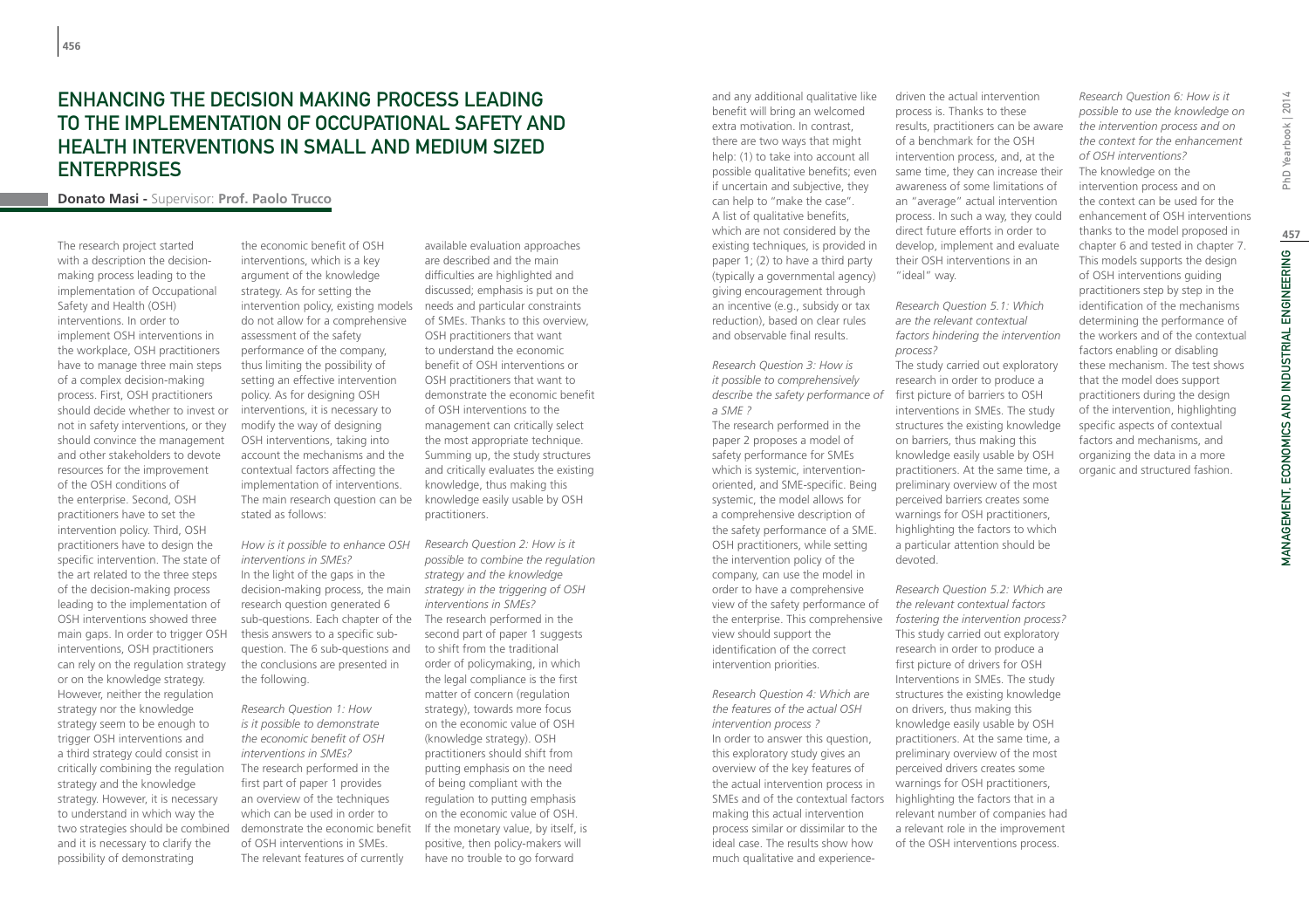# KPI Intelligence for Energy Management in Manufacturing

### **Gokan May -** Supervisor: **Prof. Marco Taisch**

Nowadays, companies have to consider efficient use of energy and resources in manufacturing besides traditional performances to become and remain competitive in their respective industry. Thus, manufacturing firms must put more efforts on in-depth analysis of energy and resource performance within their manufacturing processes and facilities. A comprehensive process design and plant optimization with a specific focus on energy efficiency is of paramount importance for this purpose. Currently, such appropriate concepts and tools for dealing with energy efficiency as a performance criterion are too few in the manufacturing industry and the existing ones mainly lack holistic consideration of the overall plant. Potentials to improve energy efficiency are far from being exploited as mentioned by of holistic methodology and many scholars.

The framework of the research, that considers different aspects and their relationships in the specific research area, and highlighting the main focus of the study, is shown in Figure 1.

This theoretical framework is inspired by the structure of a typical IDEF0 diagram. However, the research framework is designed in a conceptual level rather than a physical one, with the purpose to describe



#### **1. Research Framework**

the activities and key factors required to integrate energy efficiency in manufacturing from the viewpoint of plant manager and/or energy manager of a manufacturing facility. This study is based on the main problem that there is a lack decision support for handling the energy efficiency issue in manufacturing. Hence, this research intends to establish a basis for the companies and academia to have an understanding on how to successfully integrate energy efficiency in manufacturing and to understand the role of ICT as an enabler for energy efficient manufacturing, investigating how ICT can be facilitated accordingly. facility (i.e. site, area, tool, etc.). Thus, this first

phase aims at developing a structured methodology for measurement, analysis and improvement of energy-related performances of manufacturing firms through the design and use of a novel Energy KPI system, with the purpose of supporting them in energy related decision making. The cross view methodology generates Energy KPIs according to cause-effects relationships between manufacturing system and energy consumption, and allows to effectively exploit potential brought by energy measurement and monitoring technology to provide energy managers the detailed information to properly address continuous improvement of energy performances. The second part supports the

first part by developing an approach to improve energy efficiency in manufacturing by facilitating monitoring and control through ICT-supported KPI intelligence serving as a decision support tool to enhance energy management in manufacturing plants. The aim is to foster consistent and continuous calculation of KPIs for which the variables come from disparate data sources and hence increase the visibility and transparency of the identified KPIs.

This study therefore targets an innovative generic solution for integration, processing and visualization of energy-related data since the integration of data and information coming from multi-vendor production IT systems (i.e. ERP, MES, SCADA, special-purpose solutions, etc.) to enable consistent calculation and visualization of desired indicators is of utmost importance in current enterprises. Highly integrated shop floor-based platforms and systems in cooperation with the enterprise software are essential for this kind of application. The approach taken to the development of this tool is prototype based, use case driven, using iterative cycles of requirements gathering, design and development. This business driven development approach provides a progressively mature

understanding of the identified business needs of all the industrial use cases through requirements elicitation and use case verification. These requirements are validated by the prototypes closing the verification circle. Between these two activities lies the architecture definition acting as a bridge ensuring that the iterative nature of the requirements gathering aspects can be maintained whilst allowing the development aspects to work from fixed stable base points. The main approach thus concerns definition of the use cases, identification and

analysis of requirements for an ICT-based decision support system based on the integration of production IT systems in manufacturing environments for enhanced energy management, elaboration of the core architecture of the main system using these requirements and the implementation of proof of concept prototypes along with the synergies and feedback loops between these steps. This enhanced energy management approach has been designed in a collaborative project setting, conducting several interviews with the technical responsible of manufacturing firms and carrying out technical environment analysis of manufacturing facilities from different sectors and was

validated through industrial

prototypes. The principal beneficiaries of this study are energy managers and plant managers of manufacturing companies, who have the goal of improving energy efficiency in their manufacturing system through strategic approach. Since the dissertation will also highlight the gap between academia and industry serving as a reality check between what is being developed in theory and what is implemented in the real business context and thus help to identify future research directions in the area, academics in energy related research fields will benefit from the findings as well.

### **Keywords:** Energy

Management, KPI Intelligence, Energy Efficiency, Manufacturing, Key Performance Indicators, Information and Communication Technology, Decision Support System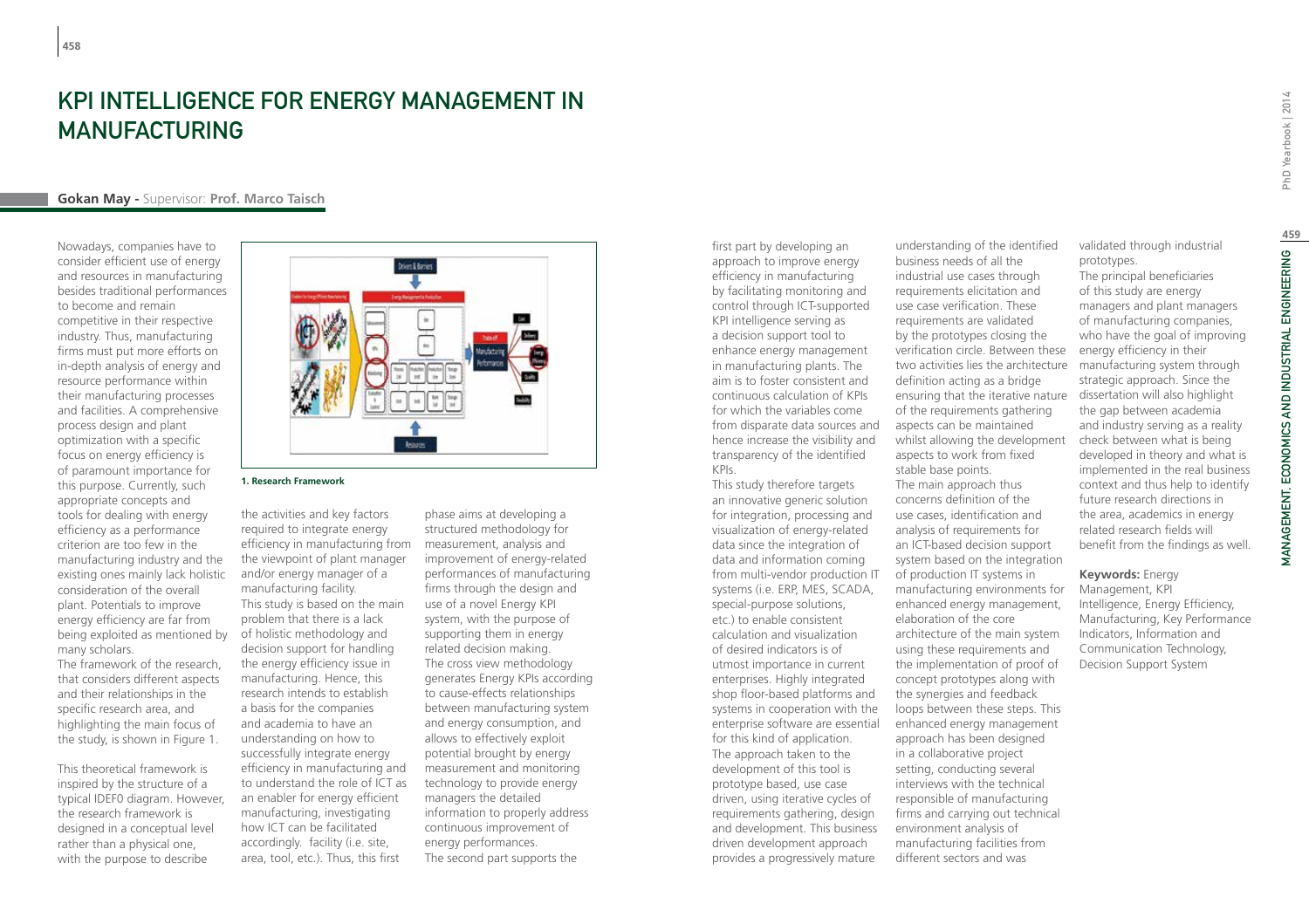# Three essays in Entrepreneurial Finance: The role of business model, intellectual property right and inter-organizational ties

#### **Ali Mohammadi -** Supervisor: **Prof. Chiara Franzoni**

rounds.

This thesis contributes to literature on financing entrepreneurial ventures by looking at different attributes of entrepreneurial ventures. It particularly studies the role of Business Model, Patents and Discontinued investment by previous investors. The thesis is structured in three separate chapters.

The first chapter investigates the impact of adopting Open Business Model by entrepreneurial ventures on the quality of VC financing and governance of the investment. We do so by comparing proprietary and open source software entrepreneurial ventures. The quality and governance are expected to differ since entrepreneurial ventures, which adopt open business model, are associated with higher complexity and risk. Empirical analysis are based on 514 software entrepreneurial ventures in the North America that received VC funding in 6,555 different deals extracted from VentureXpert. The results show entrepreneurial ventures with open business model receive funding from VCs that are more connected in the network of investors and have higher quality. Also, entrepreneurs that adopt Open Business Model are monitored more intensively through more frequent staged investment

on the literature of information asymmetry and signaling looks at patents as reputation signals in Initial Public Offering (IPO)

The second chapter drawing

and investigate the fate of those patents once they have been granted. The chapter builds on works that looks at patents as reputation signals and expand the literature by analyzing the fate of those patents once they have been granted. By acting as a signal, patents can inform observers about attributes of not just the patent, but the patentee itself, and if patents are correlated with less readily observable firm characteristics, patents can serve as a signal of firm quality, more specifically, how innovative a firm is. Using a multi-industry sample of 30,891 US patents from 385 assignees, we find a significant and positive relationship between the likelihood of patents expiring due to lack of maintenance fee payments and the time to IPO. We also find that patents associated with entrepreneurial ventures which are not venture capital backed, are more likely to expire. The third chapter investigates how early termination of VC investment in entrepreneurial ventures affects the ability of these young ventures into acquiring further resources necessary for survival and

growth. We propose that young entrepreneurial ventures face a higher cost of external financing if existing investors stop investing in the next rounds of financing. The continuation of investment by existing investors confers a positive signal about the quality of young ventures. Hence young ventures, as endorsed by further commitment of capital, are more likely to perform better than otherwise comparable ventures that lack escalated commitment. The chapter contributes to the literature that investigates the role of inter-organizational ties as information about the quality of entrepreneurial venture. Using 5,016 rounds of VC investments in 1,728 entrepreneurial ventures that received more than one round of investment we find that early VC termination in a new venture is a negative signal of the quality of the venture and lead to reduction in the size of investment and the quality of future investors in the next round of investment.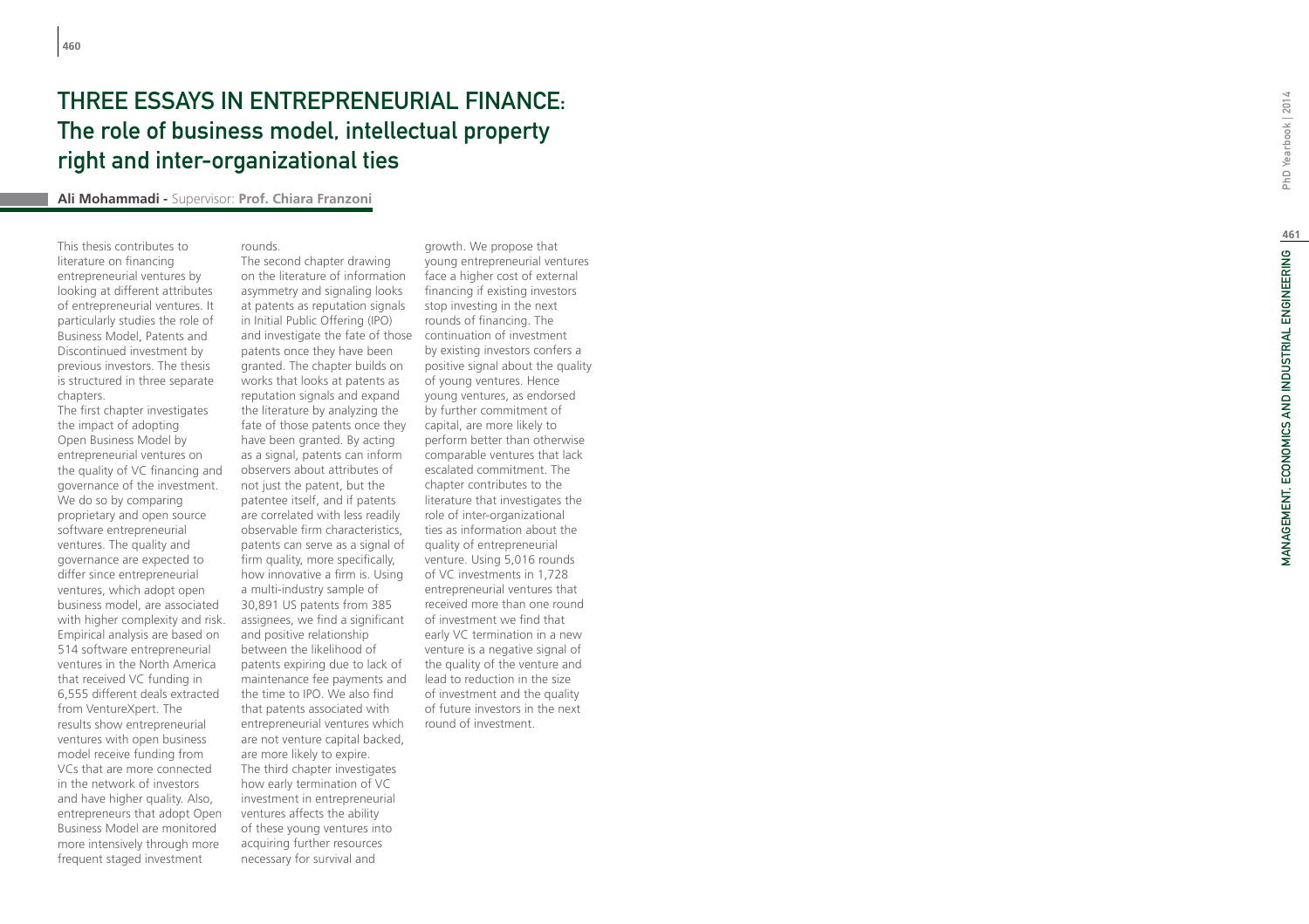## System of Systems for Industrial **AUTOMATION: towards Energy Efficient Systems**

#### **Dorian Oswaldo Mora Sanchez -** Supervisor: **Marco Taisch, Armando W. Colombo**

Nowadays, energy is one of the most misused resources on Earth. This phenomenon is caused because of the continuing technological expansion in different areas such as building automation, oil & power, industry in general, and much more areas where energy consumption is extremely high. As the future generations are very important, the main aim is to prepare proposals, based on new models, in order to reduce the energy consumption and generate energy efficient systems.

Industrial automation is an area where energy efficiency can be reached by innovating automation and control systems, designing and implementing architectural innovative models to the actual systems available today. This also implies the existence of an adequate communication and integration of system components to allow the collection of energy related information starting from the single devices like sensors and actuator, operator rooms, control stations, and even remote supervision systems located far from the shop floor. This data allows that emerging functionalities and capabilities which appear from the interaction of the individual systems will react to succeed any specific goal. In order to reach such integration, a System of Systems (SoS) approach can be the architectural solution where the individual systems will keep their management independence, operational independence, individual properties and functionalities, heterogeneity, but at the same time, their interaction will generate new emergent functionalities, properties, and capabilities facilitating evolvable structures and behaviors, which are not present in the individual systems, it would also depend on the dimension and extension of the SoS.

The System of Systems has an initial set of characteristics and properties, which match with the complexity and set of requirements exposed by Energy Management Systems. Regarding to the industrial automation, a System of Systems configuration could be subsystems with the concept of System of Systems. A correct energy management of the System of Systems will be a key point in order to achieve the main goal of having energy efficient System of Systems. The high levels of energy consumed in industrial automated systems such as conveying, packaging, hoisting systems, automated machine solutions, and system of systems, require an optimal regulation of energy

reached by fitting the integrated concept of Energy Management consumption. Technology has a key role in order to achieve this goal, for this reason, global market leaders in the electrical context are developing new models and tools towards a sustainable energy management. The multinational company Schneider Electric (=S=) belongs to that group of global market leaders which has already generated a new strategy based on a four-step method to generate benefits in two ways: energy cost savings to the customer and energy efficiency to the environment, and the implementation of new libraries added to an automation programming software platform makes energy monitoring process an easier job. This dissertation describes a body of research which has been done on applying the and System of Systems to the Industrial Automation context. In this work, a literature review and summary of European research projects of the different technological components of today's Industrial Automation and Energy Management have been presented. Based on all the collected information, some case studies have been executed such as: to a European project towards large System of Systems, to managerial decision-making

process at Schneider Electric towards Sustainability, and to the actual Energy Management strategies used by Schneider Electric; as a result of these studies, a new Industrial Automated Energy Efficient System of Systems (iaEESoS) model has been suggested towards energy efficient System of Systems. Also, in order to validate the described new model, a collaborative research has been executed while implementing the new suggested iaEESoS to Schneider Electric and adapting a new Six-phase Energy Efficiency Integrated (6EEI) model for =S=, the mature economies including and this model implemented into a real life water pumping system. To finalize, conclusions and a perspective for future researches have been proposed. Finally, as a summary it can be established that the main purpose of this research is to present an Energy Management approach based on a topic that today has a lot of importance worldwide. As energy consumption in Super Systems could increase, the objective is to generate an Energy Efficient System of Systems.

#### **Problem Description**

The world is facing some of the biggest challenges in history such as global warming, disappearance of water resources, care of energy consumption, technology and information growth. For this reason, researches around the world are trying to investigate in how to provide possible solutions for the future in order to counteract against these social problems, which involves every human being looking to protect the energy resources for

future generations. Energy resources are in the focus of the international community, with the strategy to create conscious worldwide. Most of the resources used to generate energy are nonrenewable ones, for this reason actions are been taken such as the use of renewal energy, energy consumption plans, rate structures for energy consumption and demand, etc. The energy consumption varies according to the place where those "giant" consumers are located, but in general most of them are located not only in the United States of America, European countries, China, Russia, but also in the emerging economies like India, Brazil, Australia, etc. In those countries, due to the continuing growth of industry areas such as home automation, power & oil, mining, manufacturing in general, process automation, etc. but also the buildings, infrastructures, and more factors, the consumption of huge amount of energy has been increased. This means, that energy consumption has been increased in those areas based on "systems" for building such as heating, ventilation, air conditioning, power distribution, monitoring, elevators, building automation,

security; and systems for industry such as automation, power supply, electrical distribution, conveying, packaging, hoisting, pumping, textile, assembly lines, logistics,

As those systems become bigger and bigger, as a result are the called "Large Systems", where

etc.

the energy consumption is also increased, by increasing the demand and energy peaks, therefore generating a huge damage for the environment because of the increase of gas emissions.

From those super systems or system of systems, today there is a lot of information about energy efficiency, demand management, systems of systems, and companies are trying to take the best decisions in order to get and provide more benefit for them and for the people respectively. But in reality, it is not enough and new models are needed. Those companies, especially

from the Industry business, need to care about energy efficiency, which could be reached by designing and implementing architectural innovative models to the systems available today. An adequate communication and integration of system components would allow the collection of real-time data starting from the lowest level like sensors and actuator, operator rooms, control stations, to highest level such as management systems. It is possible, but the main fact that companies have to use is the new technological advances in order to reduce drastically energy usage in the industrial world.

The main idea is to present a possibility to get energy efficient system of systems, specially for companies, such as Schneider Electric, that promote themselves to pursuit Energy Efficiency in their portfolio, and the aim is to get valuable information about the new approaches in order to generate energy efficient Systems.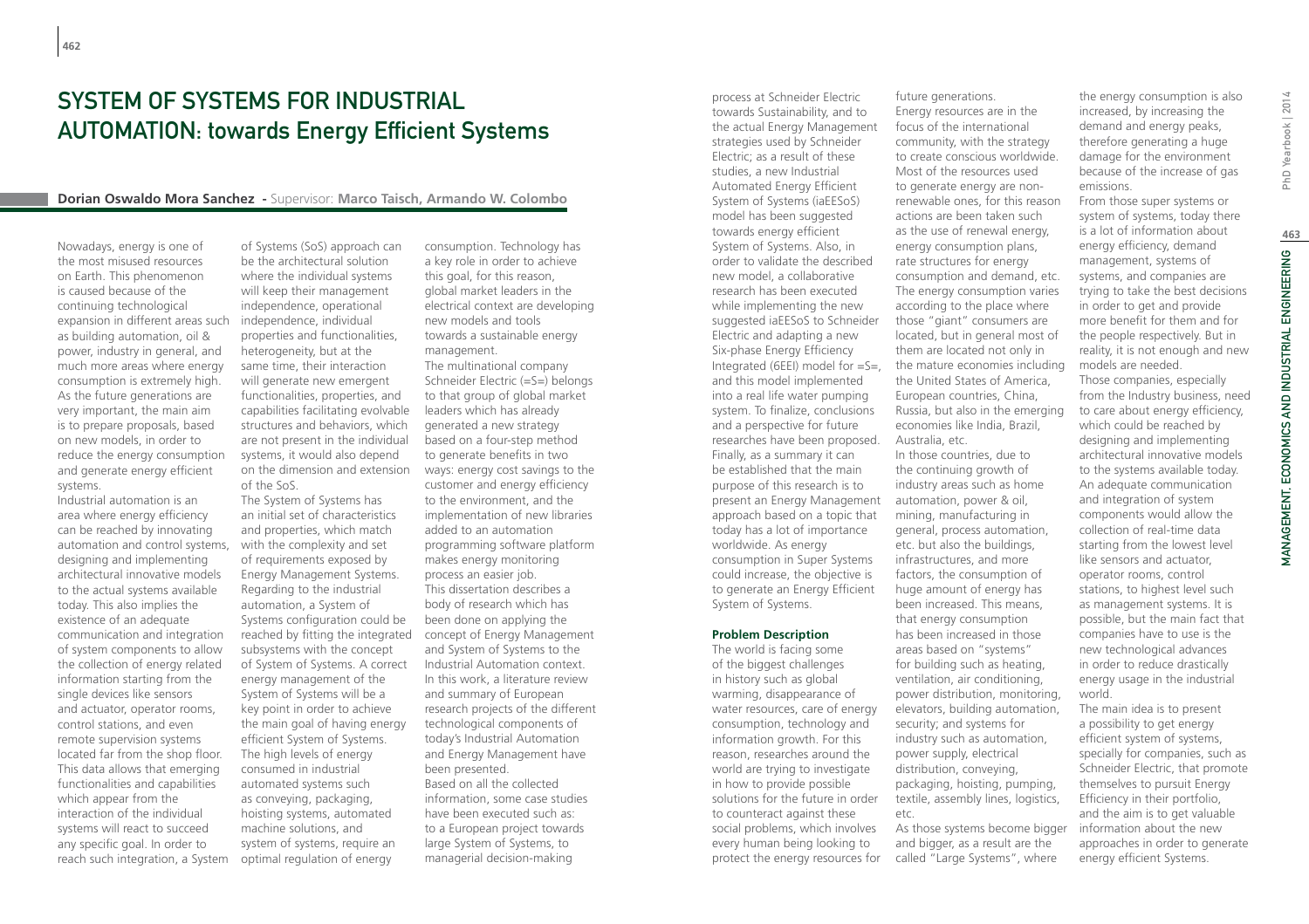# SELF-ENGAGEMENT IN INNOVATION ACTIVITIES. WHY SHOULD I PARTICIPATE? Analysis on antecedent of the user's activation in self-engagement innovation activities

### **Elena Pellizzoni -** Supervisor: **Prof. T. Buganza, Prof. A. Griffin**

Increased competition and the reduced lifecycle of products, services and technologies are forcing companies to face innovation problems more frequently than in the recent past. In order to increase the effectiveness and the efficiency of their innovation processes, companies are developing new and faster ways to access different and diverse knowledge domains. New types of innovation activities have been designed and developed in order to achieve this objective. Researchers have classified them according to specific characteristics such as source of the innovations (Open v/s Closed), degree of collaboration and degree of novelty (Incremental v/s Radical), and so on. In all of these cases the reason why these actors collaborate in the innovation activities may be twofold. In some cases, participating in innovation processes may be part of their running business activities (e.g. an engineering company providing technical design help or a customer providing technical support to facilitate the integration of a new component). In other cases, participation is completely voluntary and involves participating in activities far from one's business or current efforts. In an open innovation platform like Innocentive, participation is

spontaneous: solvers around the Furthermore, this research world decide to subscribe and actively participate. It is not their normal job, they decide to do it for other reasons. It may be interesting to understand the motivations that impact the choice to participate. Is it only for the award? It's difficult to believe that the award is the only reason: the probability of winning is limited. Only one out of the 5,169 solvers received the reward in the case of Netflix. The effort to prepare the solution and to submit it for most solvers will be higher than the expected reward (i.e. the benefit obtained in case of winning multiplied by the probability of winning). The effective profit value may be negative. It seems that the balance between cost (e.g. effort to prepare a solution or give an idea) and expected benefit (actual award\*winning probability) will not explain completely the choice to participate. There likely are some other explanations. People do not always choose to act for expected profit but are motivated in some other ways that could be indirect (e.g. visibility) or hidden (e.g. enjoyment). The objective of this thesis

is to identify the motivations that push people to activate themselves in selfengagement innovation activities.

aims to identify the impact of motivation not only on self-engagement but also on the quality of the activities voluntarily performed. Understanding which mechanisms increase both the quantity and the quality of self-engagement is a first crucial step to be able to design more effective collaborative innovation processes.

Starting from the analysis of these initiatives, a main issue emerges. Considering, for example, the case of the Innocentive challenge, it would be easy to study the motivations of solvers who participated, but it would be almost impossible to find and study those who knew about the challenge and decided not to participate. Given the objective to understand the whole phenomenon that leads some people to participate while others to not, it is necessary to consider "confined" communities. A confined community is defined as a community that exists beyond the innovation initiative, clearly identifiable and with defined boundaries. A confined community will make it possible to find the non-participants and to study their (lack of) motivation. By comparing the motivations of the two subsamples (participant, nonparticipant) the identification of

can be investigated. The research seeks to find similarities across many different domains to increase its abstraction level and its generalizability. Considering the confined community constraint, the two selected selfengagement innovation initiatives are university contest (UC) and idea management system (IMS). University contests are a particular type of innovation contest in which the community of solvers is narrowed to the university students of a specific and defined university. In this contest a company launches a challenge on an innovation problem and the students are asked to give solutions. Participation is completely selfengagement. Idea Management Systems are processes inside a company built to obtain general or problem-specific innovation ideas from employees. The process is not mandatory for the employees' community, but it is rewarded with monetary awards and other prizes. The two areas allow the investigation of the same phenomenon of selfengagement in innovation activities with changes some contest variables. The framework, derived from motivational theories and enriched with additional variables that emerged during the studies, is applied to explain the intensity of participation in the two self-engagement innovation activities, characterized by different communities, processes and organizations. Behavior, the dependent variable of the study,

discriminating motivations that explain the different behaviors

is not only the activation of the solver, but also the intensity of the participation that is explained by the quality of the submitted solutions. Intensity of participation, activation and quality of the submissions are grouped into a single variable. Using the same research framework in the two areas, it is possible to analyzed if the variables are cross content or content-specific. The different design variables across the two areas may, indeed, lead to different results or, on the contrary, may find that the same mechanisms explain the intensity of participation in self-engagement innovation activities. To enrich the analysis and make it more robust, more than one study is performed in each area. The framework is investigated in two empirical fields. Two different countries in each area of investigation are selected. Politecnico di Milano and University of Utah are the empirical fields of UC studies. The IMS is analyzed two operating companies

of a multinational firm, the Portuguese and the Italian ones. This choice makes more generalizable the results in each area. In addition, in both areas an extension is done. From the literature reviews, additional gaps are found. To investigate the specific phenomenon, a study in each part is added. Research and managerial implications are drawn in each investigation area and some conclusive considerations are presented. The general structure of the framework seems have a similar impact on the two

self-engagement innovation activities. Moving from these

PhD Yearbook | 2014 MANAGEMENT, ECONOMICS AND INDUSTRIAL ENGINEERING PhD Yearbook | 2014 MANAGEMENT, ECONOMICS AND INDUSTRIAL ENGINEERING | A

layer is then the organizational initiative. Finally, the country in which the analysis is performed impacts also on the variables in the framework. The values and the culture of the nation, indeed, impact the mechanism of reactions. An important additional research implication is let by the analysis. The importance of single respondent methodologies in the literature is growing. Different researchers in the extant literature have analyzed students' samples, given the convenience. Experiments and surveys are often performed on students' samples and then generalized to all possible populations. This analysis has underlined that this type of research may make mistakes in the generalizations.

analyses to a deeper level, for example the single type of motivation or the specific opportunity, it's seems that the sample, context and culture influence the results. Multiple layers have to be considered in the investigation of the reaction to self-engagement innovation. Layers shape the reaction on self-engagement innovation activities. At the macro-level perspective, the general framework of the enriched model may be applied in all the self-engagement innovation activities. Then, the sample impacts on the mechanisms of participation. Activating a student is different than activating an employee. Another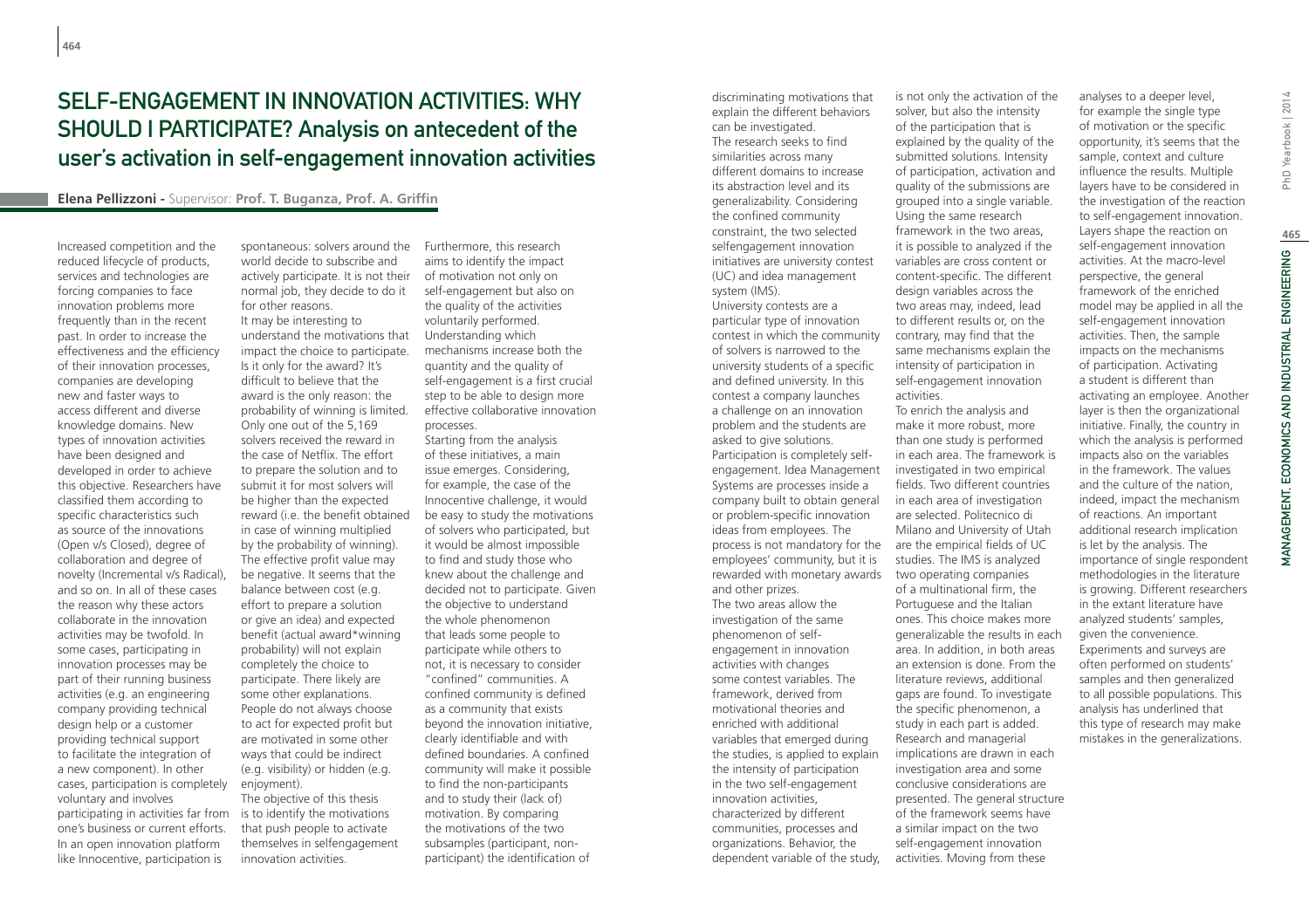### Understanding the role and contribution of inter-organisational information sharing and collaboration to Critical Infrastructure resilience: a multidimensional investigation

**Boris Petrenj -** Supervisor: **Prof. Paolo Trucco**

The resilience of Critical Infrastructure (CI) systems has become one of the key elements to assure not only the continuity of operations but the availability of vital functions for modern societies. Considering CI importance, frequent disruptions (caused by natural disasters, terrorist attacks, traffic accidents, system errors, etc.) have forced societies to respond to crisis situations as effectively as possible.

CIs have gradually evolved into the patchwork of physical networks, old and new technologies, actor networks and institutions, making a very integrated system of systems. Connections and services between CIs, as well as extreme development of ICT control, made CIs highly interdependent and prone to cascading disruptions. Furthermore, CIs have undergone massive institutional restructuring – privatisation, deregulation and liberalisation. While becoming highly *technically interconnected* their management has become increasingly *institutionally fragmented*. Infrastructure systems include both a physical and a social (actor) network and their interaction. Since no single organisation has all the necessary resources, possesses all the relevant information or owns expertise in handling all types of extreme events, *information* 

*sharing and collaboration* among diverse actors have been recognised (by researchers, infrastructure operators and governmental agencies) as a critical part to protect CIs and ensure their resilience. Still, the achievement of collaborative interactions among actors that are highly heterogeneous in organisational structure, crisis management procedures and technological assets, represents a great challenge during the crisis. The diversity among the stakeholders/organisations also leads to numerous organisational and policy issues (e.g. different responsibilities, competing priorities) which hinder communication and collaborative efforts between public and/or private managers. The characteristics of both governance model (e.g. type of Public-Private Partnerships) and operational model are relevant to increase the resilience of CI systems. Current CI Protection and Resilience (CIP/R) approaches proved to be inadequate and with major limitations. Significant problems are arising from the lack of collaboration throughout the phases of Emergency Management. The theoretical and practical aims of this research are: ∙ To theoretically study and empirically confirm barriers and issues to information

sharing in context of CIP/R, evaluate ability of emerging concepts to overcome the issues, and contribution of improved collaboration models to CI crisis management and resilience.

∙ To enhance efficiency and effectiveness of CI crisis management in means by improving information sharing and operational collaboration, increasing the level of interorganisational resilience capabilities and interoperability in a network of regional CI crisis response actors. This work is at the cross-border between technology and management where facts, both deterministic and uncertain, combine with values, beliefs and behaviours. It is not just dealing with technology and robust information sharing, but it is also about human and organisational behaviour. In this light of socio-technical system (STS) perspective, collaborative processes may benefit CI resilience by acting on both system dimensions – *Technological (interdependency analysis) and Organisational (Service Oriented Architecture (SOA) & Network Enabled Operations (NEO) concepts)*. Taking STS position, we have decided that it is appropriate to use *mixed methods and approaches*, where either approach (used

valuable data and best meet researchers' needs and purposes. ∙ LA BEOC in Louisiana, USA; Accordingly, we have integrated qualitative and quantitative data collection techniques and analysis procedures to strengthen the validity and quality of data analysis and research findings. The first result came from the *literature review* from which we were able to identify the complete spectrum of barriers and issues to information sharing and collaboration among actors in CI crisis response. The study showed tight connections among the barriers and highlighted the importance of matching organisational structure characteristics, technological capabilities and sociological influence for improving CIP/R. Advocates of SOA and NEO concepts, documented experiments and empirical evidence from the case studies confirm that many of the identified *successful practices* for information sharing are based on the SOA and NEO principles and pre event experience of working together. In practice, the challenge of CIP/R is faced through formation of Public-Private Partnerships (PPPs), which emerged as a response to the current and upcoming trends affecting infrastructures. In general, PPPs aim to remove existing barriers to collaboration and information sharing while building missing bridges between the actors/ organisations and trying to establish needed relationships and interactions. We have empirically analysed, through *exploratory-explanatory multiple case study*, some of the widely recognised PPP best practices:

at different stages) could yield

∙ Centre Risque and Performance (CRP) in Montreal, Canada; ∙ PNWER – Center for Regional Disaster Resilience in Seattle,

USA; ∙ Lombardy Region in Italy.

Each of the PPPs managed to channel information flows, increase intensity of shared information, make the information actionable upon, and improve the aspect of CIP/R they have aimed for, still applying NEO/SOA principles in very limited form. We were able to note contribution of PPPs to CIP/R, to identify factors influencing and shaping PPPs, to see how different challenges were faced and solved in an innovative way and, probably the most important – we apprehended the two value chains corresponding to the gaps we have investigated: ∙ The first, where pre-event joint activities and information sharing combined with application of SOA/NEO concepts lead to improved information sharing and collaboration during the response (during-event) phase of EM;

∙ The second, starting from information sharing and collaboration, subsequently enabling actions and activities based on it, and at the end resulting in a set of CIP/R benefits.

Even though PPPs are still not able to reach high levels of collaboration and resources sharing they present more advantageous option than applying the traditional approach. The findings affirmed again that PPP presents a comprehensive approach when dealing with CIP/R. We

argue that PPPs present an adequate way to tackle CIP/R issues on regional/local level if implemented adequately. Thanks to enhanced information sharing processes among the organisations involved in the incident response it is possible to have improved resilience practices such as preparedness or responsiveness consisting of enhanced anticipation and better situational awareness. Benefits of the reduction in response times were estimated through *simulations* based on a real snowfall scenario disrupting the transportation system in the metropolitan area of Milan. Simulations have shown that efforts best materialise in benefits locally, which indicates the need for joint local actions, based on situational awareness built upon efficient information sharing. Information needs to be shared in specific areas, based on pre-event interdependencies identification and analysis – in this manner the highest benefits can be reached. This approach has been successfully used in practice within PPPs. The dissertation investigated the role and contribution of inter-organisational information sharing and collaboration to improvement of CIP/R. It explained and justified why information sharing deemed and proved to be one of the crucial aspects of modern age CI resilience. It has both expanded

academic knowledge in the field and brought benefits to stakeholders/practitioners. Finally, limitations and directions for future research have been outlined.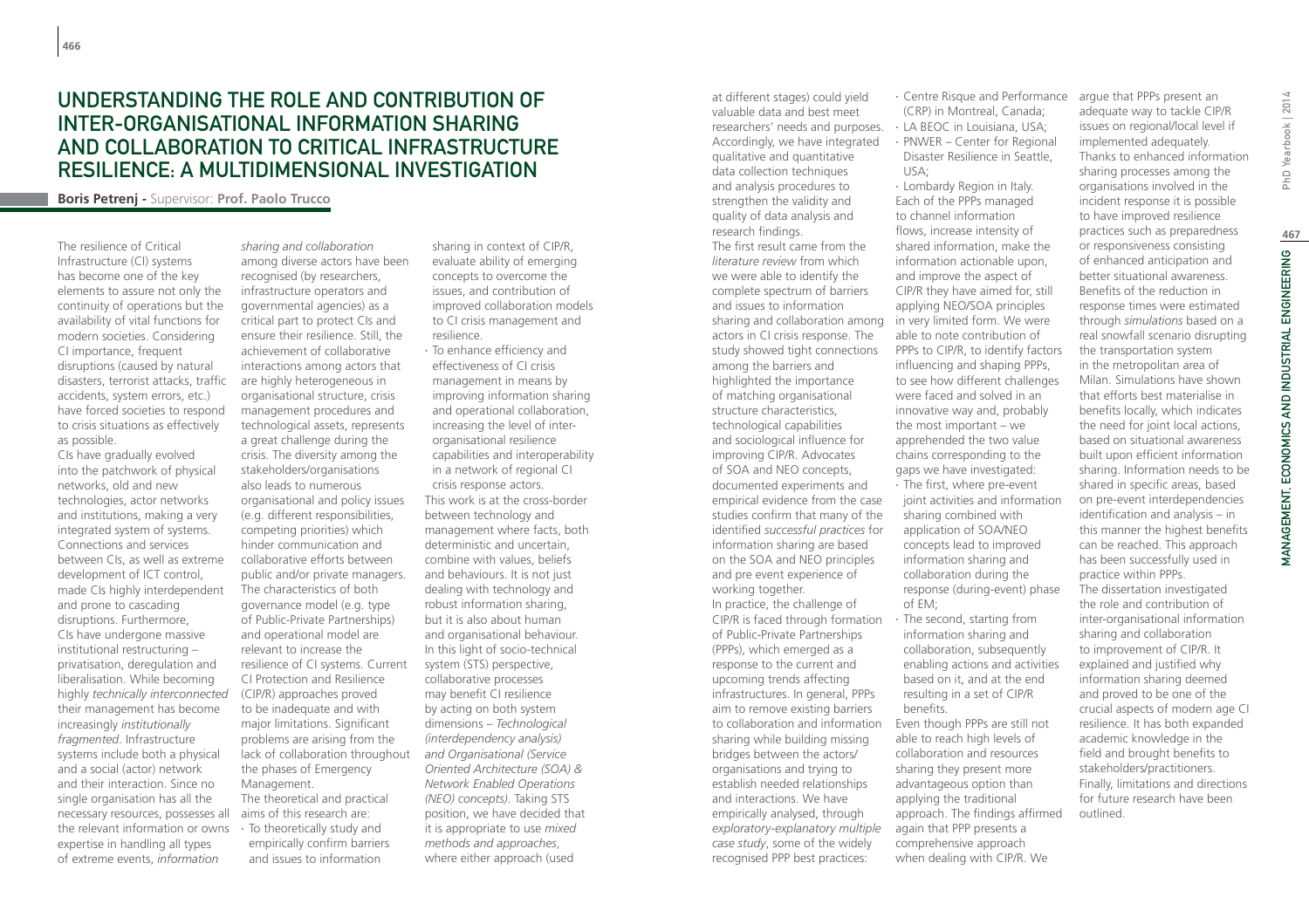# EMBEDDING ENVIRONMENTAL SUSTAINABILITY IN HEALTHCARE ORGANISATIONS: THE ROLE OF HUMAN RESOURCES

#### **Marta Pinzone -** Supervisor: **Ing. Emanuele Lettieri**

The dissertation, by means of the three papers of which it is composed, primarily aims at contributing to the on-going debate on environmental sustainability issues in the healthcare sector and, specifically, on the importance of employees engagement in pro-environmental behaviours and on how promoting employees' attitudes and behaviours necessary to sustain the adoption of pro-active environmental practices, the achievement of a more effective environmental management and a better environment-related performance.

The literature on environmental sustainability has in fact mainly focused on manufacturing firms and "dirty industries" and has overlooked the impact that service organisations have on environmental issues. Furthermore, investigating predominantly the topic in non-professional organisations, past research has offered a few insights on the peculiar barriers managers of professional organisations may encounter during the introduction of sustainability-oriented activities in their organisations and has provided them with a few readyto-use recommendations on how to overcome these barriers.

The first paper of the dissertation asks two research questions: *i) Which drivers* 

*affect the adoption of Proactive Environmental Strategies in healthcare organisations? ii) Which barriers impede the adoption of Proactive Environmental Strategies in healthcare organisations?*. The study focuses on the interplay between stakeholders' pressure for environmental protection and the presence of barriers within the organisation (i.e., lack of resources, difficulties in evaluating impacts and lack of commitment) in driving the adoption of pro-active approaches to environmental issues among healthcare organisations. Integrating these two bodies of knowledge, which have evolved in parallel during the years, the paper develops and empirically tests a parsimonious framework that interconnects stakeholders' pressure, internal barriers and the adoption of pro-active environmental strategies. The analysis of the data gathered by means of a survey carried out among the Medical Directors of Italian healthcare organisations shows that the lack of commitment to environmental issues within the organisation has both a direct and indirect negative effect on the adoption of pro-active environmental strategies, while the difficulties in evaluating the changes and the impacts deriving from environmental management only moderates the relationship

between stakeholders' pressure and pro-active environmental strategies.

The second paper asks the question: *How can healthcare organisations promote professionals' engagement in pro-environmental behaviours?*. Adopting a case study methodology, the paper compares the experiences of two Italian healthcare organisations that have embraced the "sustainability journey" but have achieved opposite results in engaging their staff and leading them to adopt proenvironmental behaviours at work. Drawing on the analysis of the data gathered, the paper theorizes two main mechanisms as unit-level mediating processes between the set of organizational factors acted upon by managers and the adoption of pro-environmental behaviours by staff, which allow the organisation to introduce more pro-active environmental management practices and effectively implement them over time: i) the emergence of Affective Commitment (AC) to environmental management (that is the employees' shared psychological alignment or affective attachment to environmental management); and ii) the creation of a strong pro-environmental climate (that is the employees' shared perception of practices,

procedures, and behaviours that get rewarded, supported, and expected in relation to environmental management).

The third paper asks the following research questions: *i) Which "green" human resource management practices influence the adoption of collective organisational citizenship behaviours toward the environment? ii) Which is the mechanism through which "green" human resource management practices influence the adoption of collective organisational citizenship behaviours toward the environment?.* The paper examines the direct and indirect impact that "green" competence building, "green" performance management and "green" employee involvement practices have on collective Organisational Citizenship Behaviours toward the Environment (OCBEs), defined as the standard mode of behaviour in the unit with regard to actions that contribute to a more effective environmental management and are directed toward the improvement of environmentrelated performance. Furthermore, conceptualising environmental management as an organizational change and drawing on a collective social exchange perspective, the paper proposes and provides empirical support for the role of collective AC to environmental management as mediating mechanism between the three "green" Human Resource Management (HRM) practices of interest and collective OCBEs. The analysis of the data gathered by means of a survey carried out among

the Sustainability Managers of English healthcare organisations support the hypotheses of a positive impact of "green" competence building, "green" performance management and "green" employee involvement practices on collective OCBEs, while they partially support the hypotheses on the mediating role of collective AC to environmental management, as "green" performance management practices are not found to be significantly associated with collective AC to environmental management.

The results of the dissertation make several contributions of our understanding of environmental sustainability in healthcare organisations and expand our knowledge on how promoting the adoption of pro-environmental behaviours in organisations.

First, the dissertation contributes to offer new empirical evidence on the role played by internal barriers in impeding pro-active environmental strategies and extend previous knowledge providing original empirical evidence of the interplay between stakeholders' demand to protect the environment and internal barriers in shaping the pro-activity of healthcare organization towards the environment.

Second, the dissertation sheds light on the implementation of successful interventions for making healthcare employees' behaviours more sustainable, allowing the organisation to adopt a more pro-active stance toward environmental management and to improve its environmental performance over time. The findings contribute to increase previous knowledge

on the attitudes affecting the adoption of pro-environmental behaviours in the organisational setting and, particularly, on the role of AC. Furthermore, the study findings contribute to expanding the literature on facet-specific organizational climates, proposing proenvironmental climate as a unit-level climate with a specific reference to environmental policies, procedures, and practices.

Finally, the dissertation enriches extant knowledge on the impact of "green" HRM practices on OCBEs at the collective level of analysis. Specifically, the study findings provide new insights on the direct effects that "green" HRM practices have in enhancing employees' ability, motivation and opportunity to go the extra-mile in environmental management and shed light on the role of "green" competence building and

"green" employee involvement practices in fostering employees' commitment to environmentalrelated changes and their actual behavioural support for environmental management activities.

Altogether, the dissertation is one of the first studies that examine environmental sustainability issues in the healthcare sector and, therefore, it contributes to previous knowledge investigating environmental sustainability in a novel context and set the stage for future studies on environmental sustainability in healthcare organisations.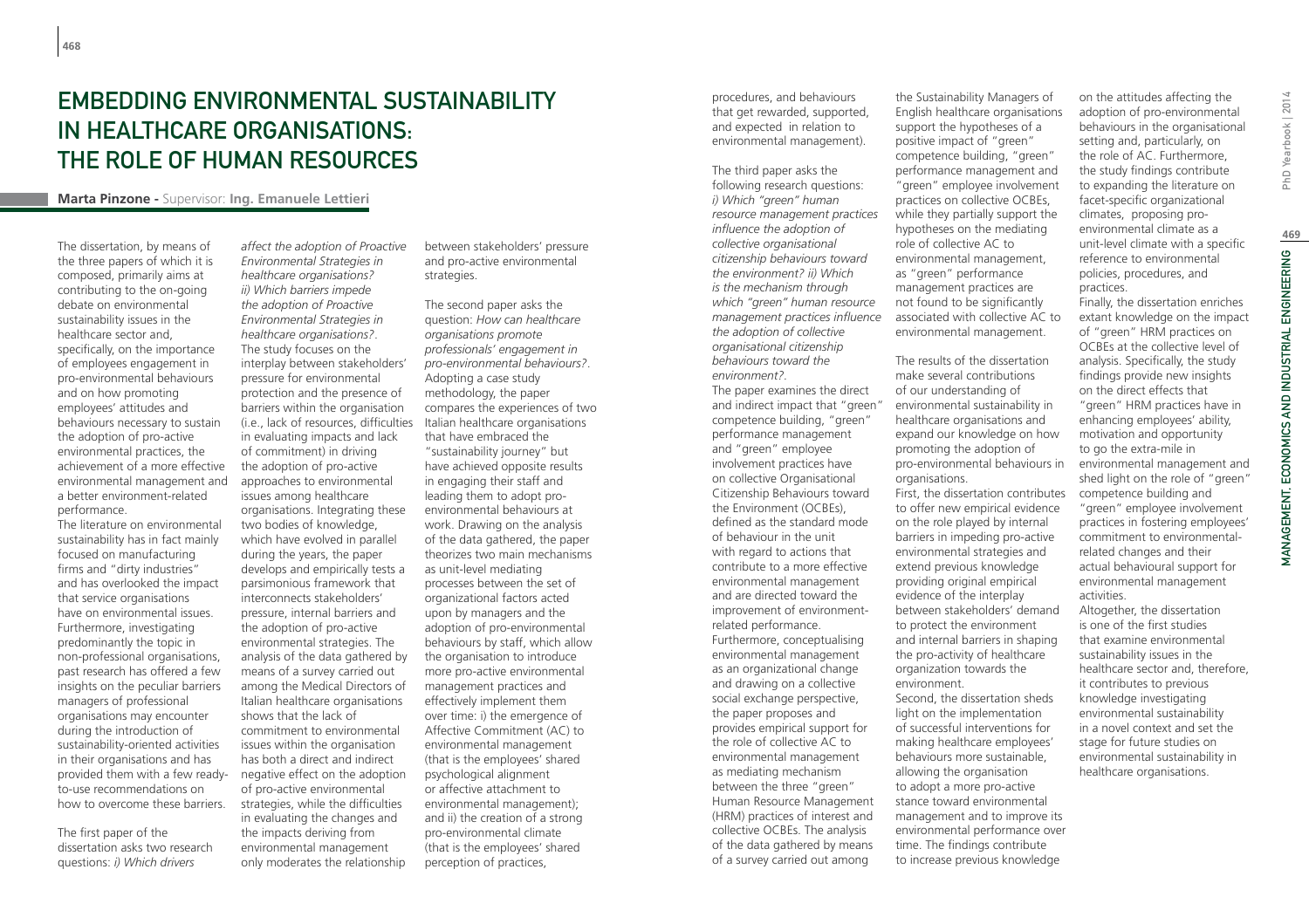# Qualitative Modeling of a Dynamic Sustainable Mass Customization Business **MODEL**

#### **Golboo Pourabdollahian Tehran -** Supervisor: **Prof. Marco Taisch**

For the last decades Mass Customization (MC) has been considered as a proper strategy for the markets characterized by the heterogeneous needs of customers. MC is usually considered as a win-win strategy that benefits both customers and companies. On one hand, customers can have the opportunity to create their own desired product to satisfy their individual needs while having the unique experience of co-design. On the other hand, firms can charge higher prices for customized goods because of the increased willingness of customers to pay for individualized goods while producing them at cost levels that are comparable to those of mass produced goods thanks to flexible manufacturing processes and suitable customer interaction tools. Subsequently, customers would be more satisfied and profit margins of the company would be higher. However, it might not be sufficient to assess the MC strategy solely on the basis of economic indicators. Environmental problems and the exacerbating climate change have sparked a global debate about ecological thinking and sustainability. Customers' demands for more environmentally friendly products on one hand, and tough regulations by

governments on the other hand bring out the concept of sustainability as a point of attention for companies. Nevertheless, when it comes to environmental impacts of Mass Customization, things are less clear and more challenging. The current research was triggered observing a gap in the literature regarding linkage of Mass Customization and environmental sustainability. This study intends to target the problem of bridging Mass Customization and Environmental sustainability, particularly by basing it on two main gaps in the MC literature: 1) Lack of a holistic business model for successful implementation of MC 2) Evaluating the performance of such a MC business model in terms of Environmental Sustainability. This research aimed at coining the new taxonomy of "Sustainable Mass Customization (SMC)" and developing a model to support MC companies in successful pursuit of the SMC strategy. Consequently, in the first part of the study, a MC business model and an environmentally sustainable business model have been developed based on both theoretical and empirical data. Thereafter and during the second part, the developed MC business model

was translated to a qualitative dynamic MC business model applying the principals of System Thinking and System Dynamics. Eventually based on empirical data, the impact of the MC business model on environmental sustainability was identified and the final qualitative SMC business model was developed.

The results of this study can benefit MC companies that intend to improve their level of MC performance while having an eye on enhancing their environmental sustainability performance as well. The final SMC business model enables these companies to configure their tailored SMC business model and become more ecofriendly without distracting them from their core business of Mass Customization. This study contributes significantly to both theory and practice. In terms of contribution to knowledge the study:

- ∙ Provided a taxonomy of the current state of the art of Mass Customization and Sustainability and highlighted the open research streams in the body of literature of each concept
- ∙ Developed a framework to link open research streams of MC and sustainability and suggested 17 new research direction which can be

investigated by academia

- ∙ Coined the new term of "Sustainable Mass Customization" as a new strategy which can be followed by MC companies
- ∙ Developed a holistic MC business model by collecting and classifying data from the literature and case studies
- ∙ Analyzed and identify the potential environmental impacts of a set of MC enablers using empirical data from both academia and industry
- ∙ Integrated the systems theory with Mass Customization and sustainability by applying the principals of System Thinking and System Dynamics in the development of the SMC business model
- ∙ Developed a conceptual model to visualize the links between MC enablers and MC /sustainability KPIs
- ∙ Developed a qualitative SMC business model to depict how MC enablers affect the level of environmental sustainability. The model can be used by other academicians as a reference for further improvement and develop a quantitative SMC business model
- ∙ In terms of practical contribution, the study has two main contributions:
- ∙ Provided a conceptual tool for MC companies to

support them in successful configuration of their MC business model ∙ Provided a conceptual tool for those MC companies that intend to enhance their environmental sustainability performance to configure an optimum MC business model that lowers the environmental impacts of the company without compromising the level of MC.

The outline of the study is designed in three main phases precisely defined namely Context analysis & Conceptualization, Design & Development, Formulation & Validation. To cover all the phases, the thesis is divided into 7 chapters. Chapter 1 presents an overview and brief introduction of the study by defining background, motivation and expected contribution of the research. In chapter 2 a critical review of the existing body of literature in terms of MC and Sustainability is presented closing with a number of open research streams for each concept. The chapter ends with a proposed framework illustrating the existing open areas and research topics in the field of Sustainable Mass Customization. The framework is used to define and target the main research gap and research problem of the

study. Chapter 3 is dedicated to describing of applied methodologies in different stages of research. Research objectives, hypotheses and questions are articulated in this chapter. Moreover the designed phases of research and the related theoretical framework are presented in Chapter 3. The first core chapter of the study is Chapter 4 where the structure of the business model is defined. The chapter continues with the development of two separate business models, one for MC and the other for Environmental Sustainability using both theoretical and empirical findings. Chapter 5 is focused on bridging two developed MC and sustainability business models by finding their mutual links and come out with a single SMC business model. In chapter 6, the applicability and usability of the developed SMC business model are examined are by carrying out a case study analysis. The thesis is closed by a final chapter of conclusion where a summary of findings is being presented and discussed. In addition limitations of work and the potential future works will be defined.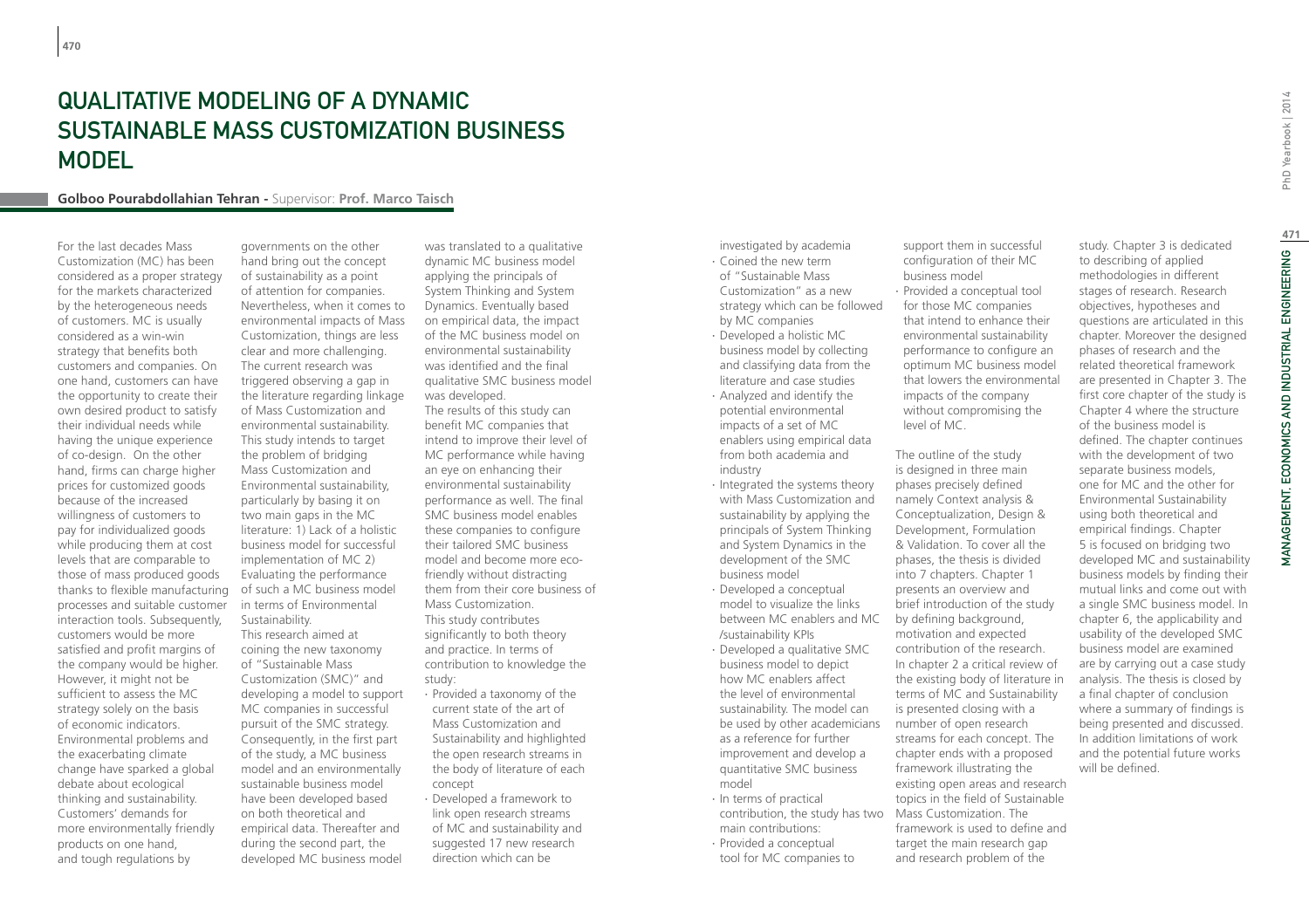# Applying agency and stewardship theories at the inter-organizational level: the case of the social housing sector in Italy

**Francesco Rizzitelli -** Supervisor: **Prof. Giuseppe Catalano**

Structuring effective contractual relationships is a critical factor for the success of organizations. How should the principal select, incentivize and control a manager to ensure that she properly performs a service on his behalf?

The most widely used theory to frame contractual relationships is agency theory. The principle and manager are assumed to be moved by different goals. The manager is a self-interested actor who attempts to pursue his own goals at the expense of the principal. To ensure that their goals are aligned, the principal writes contracts based on economic incentives and penalties linked with the manager's performance and develops control systems to monitor the manager's behavior. While agency theory is the dominant framework, some scholars have suggested a different approach to characterize contractual relationships. The hypothesis is that not all managers are self-interested; instead, they can also adopt proorganizational behavior and have goals aligned with those of the principal. In this scenario, a manager requires trust and autonomy, monetary incentives do not determine his behavior and control can be counterproductive. This is the framework of stewardship

theory. Initially, scholars regarded the two frameworks as mutually exclusive. Relatively more recent studies have suggested that they be used in concert and identified psychological and situational factors such as leadership, motivation, identification, moral development and so on that make one theory more effective than the other. However, while these factors have been well defined at the individual level, less work has addressed instances in which the principal and manager are organizations. Specifically, two gaps in the contemporary literature are identifiable when the principal and manager are organizations: 1) no study defines factors that distinguish what makes an organization a steward from what makes it an agent; 2) the link between the manner in which contractual relationships are structured and performance is unclear.

To fill these gaps, contractual relationships are analyzed in the Italian social housing sector. Specifically, this thesis addresses three research questions: 1) how do the manager's characteristics affect its behavior (is it more of an agent or a steward)? 2) How are contracts structured and managed? 3) How do the manager's characteristics and contract rules affect service

#### performance?

The Italian social housing sector represents an appropriate context to answer the research questions: it is a social sector open to both nonprofit and for-profit organizations that have significant differences with respect to goals, size. governance mechanisms, and so on.

The analysis is conducted through multiple case studies on a period of five years (2008 – 2012). Particularly, seven case studies are selected: the municipality of Bologna, Florence, Genoa, Milan, Sesto San Giovanni, Turin and Venice. For each case, manager's characteristics, contractual rules and performance are studied. Findings confirm that managers' behavioral strategies are more complex than a simple agentsteward dichotomy would suggest: the analysis of goals and the verification of their alignment or misalignment with those of the principal is not sufficient to say that the manager is a steward or an agent, respectively. However, having goals aligned or not, considerably affects manager's behavior. In this sense, we can use the expression "potential steward" to indicate a manager whose goals are aligned with those of the principal and "potential agent" when such situation is not verified.

Nonetheless, other variables determine a behavioral shifting. Specifically:

1. legal status affects manager's behavior. Public organizations tend to behave as stewards while privates as agents. Among the former, no difference emerges between for profits and nonprofits. This result, however, is affected by the lack of private nonprofit organizations in the sample;

- 2. how size affects manager's behavior depends on the initial manager's starting situation. In detail, whether the manager is a potential steward, the bigger the organization, the more it behaves as an agent. Conversely, whether the manager is a potential agent, the bigger the organization the more it behaves as a steward;
- 3. centralized or decentralized decisional processes do not seem produce any effect when steward relationship but he the manager is a potential agent, while the more the organization is decentralized, the more it behaves as agent in case of potential steward. As concerns the contractual rules, the analysis shows that tools suggested by both theories are utilized, even though not always coherently. Finally, results show that neither manager's characteristics nor contract rules alone offer a comprehensive reason of

manager's performance. Instead, the manner in which these two dimensions are matched is more explanatory. Generally, it is the degree of contractual efficiency that impacts on performance. If contract relationships are not structured in accordance with the manager's behavior, performance is low. In this

sense, two forms of inefficiency are provided by the empirical analysis. The first occurs when principal and manager begin their relationship in different position. For instance, the principal wants to structure a principal-agent relationship with a manager steward-like. Such inefficiency, however, can be surmounted over the time. The principal and manager are two dynamic entities that interact and modify their behavioral strategy until they find a point of equilibrium. The second form of inefficiency, instead, is more dangerous and occurs when the principal decides to structure a certain relationship, but it doesn't use all tools to develop it. The principal prefers a principal-agent relationship, but it does not foresee appropriate control mechanisms; at the opposite, the principal declares the will to structure a principalexacerbates the control or does not involve the manager in the decisional process. Though theoretically both principal-agent and principalsteward relationships can produce high performance, the former are more difficult to implement in the social housing sector because the sector shows a high degree of complexity. This work is one of the few

innovative model for verifying the degree of efficiency in the contract relationships;

3. the first attempt of application of the two theories to the social housing field.

The work has interesting implications also for practitioners. The results have provided further evidence that social services, in this case social housing, have to be managed carefully because of the their intrinsic degree of complexity. Not all managers can be selected, but rather only those show a more steward-like tendency. Obviously, the work represents a starting point; additional studies are needed in order to confirm our findings and additional variables may be explored for better classifying managers as steward or agent in different context.

applications of agency and stewardship theories at the inter organizational level. Three are the main contributions from a theoretical point of view: 1. the attempt to extend and

reconcile the two theories, defining organizational and relational variables that lead an organization to behave as agent or steward;

2. the elaboration of an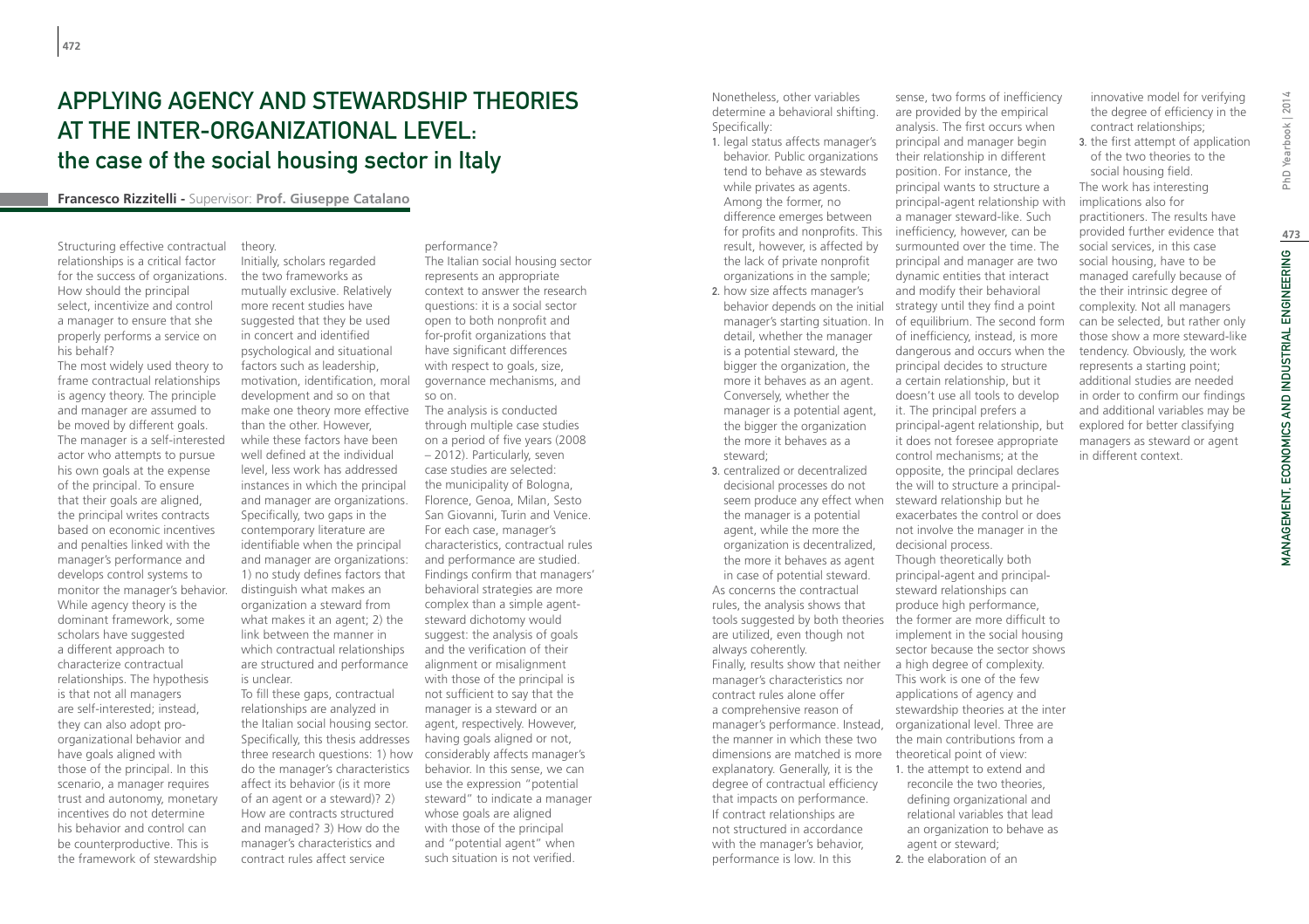# TECHNOLOGY OUT-LICENSING INTERNATIONALLY A Holistic View

### **Uros Sikimic -** Supervisor: **Ing. Federico Frattini**

The objective of this PhD dissertation is to study the antecedent and organizational level implications for managing international technology out-licensing. In the modern business context it is especially relevant to observe international technology out-licensing, as it presents an important mean for extracting both monetary and strategic value of firm's intangible assets, which account for more than 50% of the market value of an enterprise. To achieve this goal this PhD thesis is made as a collection of three research articles that are mutually linked together to build a cohesive report on the research topic of interest and offer a holistic view of it. Each of the articles constitutes one of (shown in Figure 1) is that in the chapters for this paperwork. In terms of methodologies, this dissertation balances between the statistical analysis through longitudinal data studies and a multiple case study approach. The unique contribution of this study is the fact that both the technology management and international business literature are combined together for the purpose of examining the over-boarder technology outlicensing. By doing so, we put forward a holistic view of the topic.

By considering the literature review given in **Chapter 1**, a set of research constructs and



**1. Schematic representation of research framework**

relationships giving an overview of over-boarder technology outlicensing was proposed. In each of the corresponding chapters that follow it is explained why a particular research question is in focus. The rationale behind the developed research framework order to achieve successful international technology out-licensing the main three elements that cover this activity should be cautiously understood licensing volume internationally, and managed, starting from the international out-licensing antecedent (antecedent construct), throughout international out-licensing process (process construct) and towards the desired outcome (outcome construct).

Next part of the thesis empirically assesses the propositions coming from the research framework above. Research paper reported in

**Chapter 2**, titled "Antecedent of International Technology Out-Licensing Volume: Does Technology In-Licensing from Abroad Help?" analyzes the volume of technology inlicensing from abroad as an antecedent of international technology out-licensing volume. Two research questions were raised here, one dealing with the effect of in-licensing volume from abroad on outand the other one looking at the moderating effect of the internal R&D intensity. We find a positive influence of technology in-licensing from abroad on technology out-licensing internationally. Moreover, the positive moderating effect of internal R&D intensity on this relation has been recognized. In terms of the thesis development, this paper adds a contribution on the antecedent side of international outlicensing because it highlights technology in-licensing from abroad as a valid contributor to the magnitude of the organization's technology outlicensing internationally. It looks at the enablers of international out-licensing leading to the next step - a focus on the international technology outlicensing process itself. So, the results given in this chapter allow us to proceed towards a more comprehensive view of technology out- licensing abroad.

**Chapter 3** presents an article titled "Managing International Technology Out-Licensing: A Process Based View and Dynamic Capabilities Development". We aimed to disentangle the "how to manage technology outlicensing abroad" question. The key findings in this study indicate that: companies adopt the process view perspective for managing technology out-licensing abroad, and throughout the stages of this process firms tend to develop their Dynamic Capabilities. Empirical data for this study was gathered through a multiple case study of the leading Italian pharmaceutical and biotech companies.

Research findings from this article contribute to a deeper understanding of technology out-licensing in foreign markets in technology management and internationalization literature, by integrating the elements coming are elaborated. First, in terms from these research streams. Managerial implications from this paper may be especially useful for firms operating in the research intensive industries, enabling them to recognize relevant issues

around international technology out-licensing process. Finally, this study is an important link between the question on out-licensing antecedent and strategic outcomes following it. Research article titled "Learning through Technology Out-Licensing Internationally: Organizational Learning and Influence on the Product Commercialization" reported in **Chapter 4**, focuses on the strategic outcome as a benefit of international outlicensing. In this study we observe how international technology out-licensing affects product commercialization success abroad, by applying an organizational learning theory and testing the propositions on a panel data set from the Spanish manufacturing sector. We find that companies develop more successful products when they out-license. In particular, we show that the time lag window between out-licensing and the learning effect is also relevant. These findings are meaningful

in the context of the thesis framework and add on the bulk of research that deals with the strategic outcomes from international technology outlicensing. Findings presented here help theoreticians and practitioners to fully understand the nature and mechanism of these strategic outcomes. In **Chapter 5** the general conclusions from the thesis of theoretical implications this paperwork indicates that the higher ability for explaining and understanding international technology licensing-out is achieved when threating this phenomenon as an intersection

of technology management and international business research. Second, out-licensing should not be treated as an isolated strategy in the firm. For its optimal management researchers should view it jointly with new product development strategy, internationalization strategy and innovation strategy. By doing so, its use in both the product and technology market would be more structured. Finally, some critical issues surrounding this business activity have been raised in this PhD dissertation, which is a step towards a holistic view of international technology outlicensing.

This research project holds valuable implications for managers, especially in the current business environment where knowledge presents the leading competitive advantage. In fact, technology out-licensing has been repeatedly emphasized as a valuable strategy to achieve higher financial and strategic profits from technological assets. This dissertation provides a number of managerial solutions (e.g. learning from out-licensing abroad) that suggest proficient ways to carry out technology out-licensing activities. Novel consequences at the macro-economic and societal level could be as well enabled by global technology exchange (e.g. technology transfer to underdeveloped countries), all alluding on the importance for further studies within this topic.